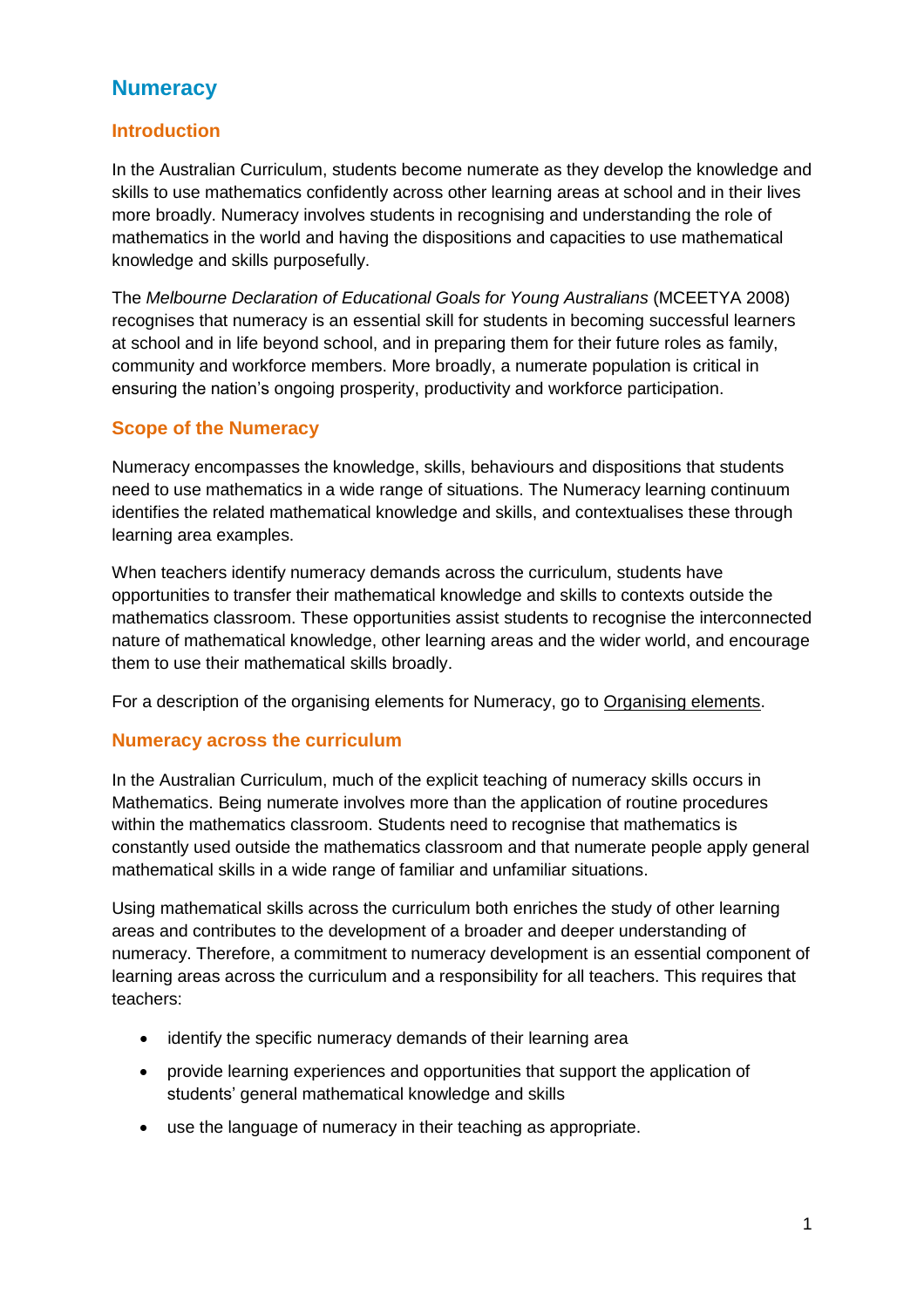Teachers should be aware of the correct use of mathematical language in their own learning areas. Understanding mathematical terminology and the specific uses of language in mathematics is essential for numeracy.

The Numeracy capability is addressed through the learning areas and is identified wherever it is developed or applied in content descriptions. It is also identified where it offers opportunities to add depth and richness to student learning in content elaborations. An icon indicates where Numeracy has been identified in learning area content descriptions and elaborations. A filter function on the Australian Curriculum website assists users to find where Numeracy has been identified in F–10 curriculum content. Teachers may find further opportunities to incorporate explicit teaching of Numeracy depending on their choice of activities. Students can also be encouraged to develop capability through personally relevant initiatives of their own design.

- [Numeracy in English](http://www.australiancurriculum.edu.au/English/General-capabilities#Critical-and-creative-thinking) [\(www.australiancurriculum.edu.au/English/General-capabilities\)](http://www.australiancurriculum.edu.au/English/General-capabilities)
- Numeracy in Mathematics [\(www.australiancurriculum.edu.au/Mathematics/General-capabilities\)](http://www.australiancurriculum.edu.au/Mathematics/General-capabilities)
- Numeracy in Science [\(www.australiancurriculum.edu.au/Science/General-capabilities\)](http://www.australiancurriculum.edu.au/Science/General-capabilities)
- [Numeracy in History](http://www.australiancurriculum.edu.au/History/General-capabilities#Critical-and-creative-thinking)  [\(www.australiancurriculum.edu.au/History/General-capabilities\)](http://www.australiancurriculum.edu.au/History/General-capabilities)

### **Background**

This background summarises the evidence base from which the Numeracy capability's introduction, organising elements and learning continuum have been developed. It draws on recent international and national research, as well as initiatives and programs that focus on numeracy across the curriculum.

The identification of numeracy as a general capability or competence to be addressed across the curriculum is supported by the literature. In Australia, the National Numeracy Review Report (Commonwealth of Australia 2008) argued for an emphasis both on mathematics as a distinct area of study and numeracy as an across-the-curriculum competency. In order to develop the ability to communicate numeric information effectively, students should engage in learning that involves using mathematics in the context of other disciplines. This requires a cross-curricular commitment and is not just the responsibility of the Mathematics Department (Miller 2010).

The Numeracy capability and learning continuum have been informed by a range of findings identified in the literature over a considerable period of time. Steen (2001) pointed out the ever-increasing gap between the quantitative needs of citizens and their quantitative capacity, while Miller (2010) continues to argue that quantitative literacy is a proficiency that is essential for people to be able to participate fully in a democratic society. Most recently, concerns about low levels of financial literacy shown by young people in Australia prompted the development of a National Consumer and Financial Literacy Framework to support the development of financial literacy skills in young people (MCEECDYA 2011).

The approach to the Numeracy capability, reflected in an optimal approach taken in schools, is informed by aspects of numeracy that were highlighted in the literature, including that: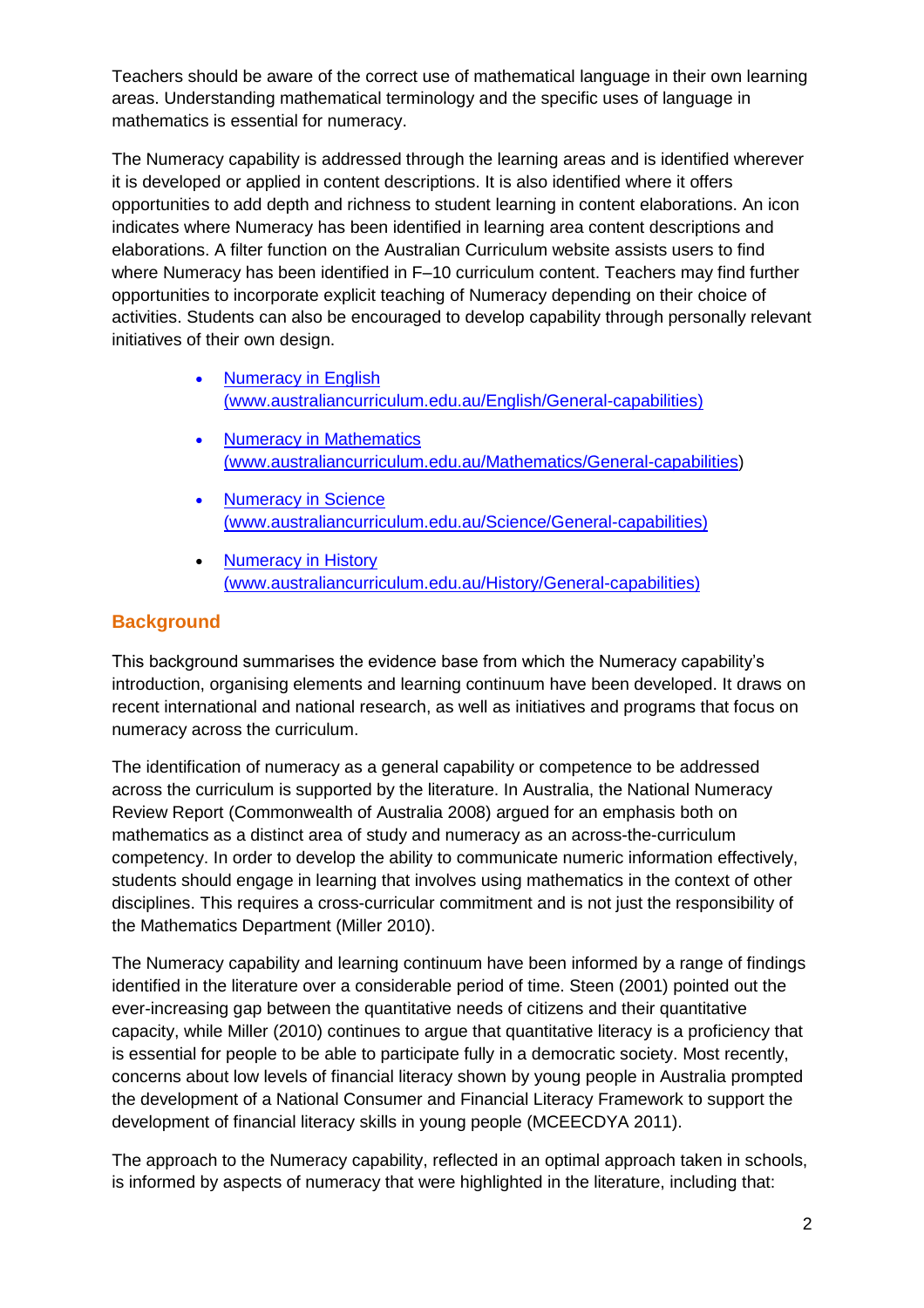- mathematics that people use in context is better understood than mathematics taught in isolation (Carraher, Carraher and Schliemann 1985; Zevenbergen and Zevenbergen 2009)
- knowledge is not automatically transferable from mathematics to other contexts (Lave 1988); numeracy requires contextual and strategic knowledge as well as mathematical skills (AAMT 1998)
- in numeracy there may be more than one suitable answer or method (Cohen 2001)
- numeracy moments often arise in unexpected situations (Thornton and Hogan 2005).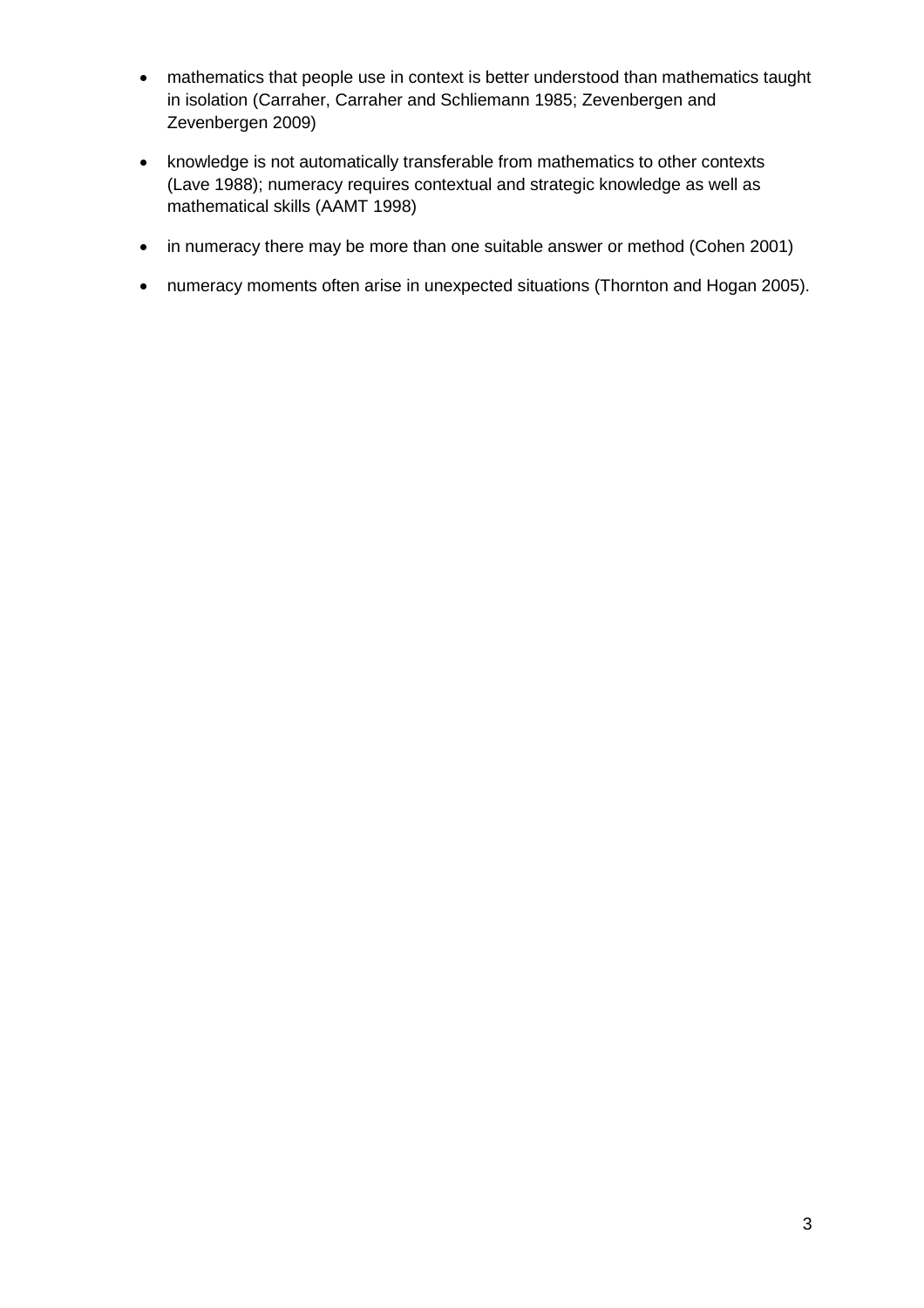#### **References**

Ahlgrim-Delzell, L., Knight, V., Jimenez, B. & Agnello, B., 2009, Research-Based Practices for Creating Access to the General Curriculum in Mathematics for Students with Significant Intellectual Disabilities, Chief Council of State School Officers, Washington, DC, www.ccsso.org/Documents/2009/Research\_Based\_Practices\_Math\_2009.pdf (accessed June 2012).

Australian Association of Mathematics Teachers 1998, *Policy on Numeracy Education in Schools*, AAMT, Adelaide.

Browder, M., Spooner, F.2011, Teaching Students with Moderate and Severe Disabilities, Guilford, New York.

Carraher, T., Carraher, D. & Schliemann, A. 1985, 'Mathematics in the streets and in schools', *British Journal of Developmental Psychology*, 3, pp. 21–29.

Cockcroft, W.H. 1982, *The Cockcroft Report: mathematics counts*, The History of Education in England: [www.educationengland.org.uk/documents/cockcroft/](http://www.educationengland.org.uk/documents/cockcroft/) (accessed 2 November 2011).

Cohen, P. 2001, 'The Emergence of Numeracy', in Steen, L. (ed), *Mathematics and Democracy: the case for quantitative literacy*, National Council on Education and the Disciplines, USA.

Council of Australian Governments 2008, *National Numeracy Review Report*, Commonwealth of Australia, Barton, ACT.

Crowther, G. 1959, *15 to 18: A report of the Central Advisory Committee for Education (England)*, HMSO, London.

Department of Employment, Education, Training and Youth Affairs 1997, *Numeracy = Everyone's Business: Report of the Numeracy Education Strategy Development Conference*, AAMT, Adelaide.

Frankenstein, M. 2001, 'To Read the World: goals for a critical mathematical literacy', in Lee, B. & Spencer, T. (eds), *Mathematics: Shaping Australia*, Proceedings of the 18th Biennial Conference of the Australian Association of Mathematics Teachers, AAMT, Adelaide.

Lave, J. 1988, *Cognition in practice: Mind, mathematics and culture in everyday life*, Cambridge University Press, Cambridge.

Miller, J. 2010, 'Quantitative Literacy Across the Curriculum: integrating skills from English composition, mathematics and the substantive disciplines', *The Educational Forum*, October, vol. 74, no. 4.

Ministerial Council for Education, Early Childhood Development and Youth Affairs 2011, *National Consumer and Financial Literacy Framework*, MCEECDYA, Carlton South, Victoria.

Ministerial Council on Education, Employment, Training & Youth Affairs 2008, *Melbourne Declaration on Educational Goals for Young Australians*: [www.curriculum.edu.au/verve/\\_resources/National\\_Declaration\\_on\\_the\\_Educational\\_Goals](http://www.curriculum.edu.au/verve/_resources/National_Declaration_on_the_Educational_Goals_for_Young_Australians.pdf) [\\_for\\_Young\\_Australians.pdf](http://www.curriculum.edu.au/verve/_resources/National_Declaration_on_the_Educational_Goals_for_Young_Australians.pdf) (accessed 2 November 2011).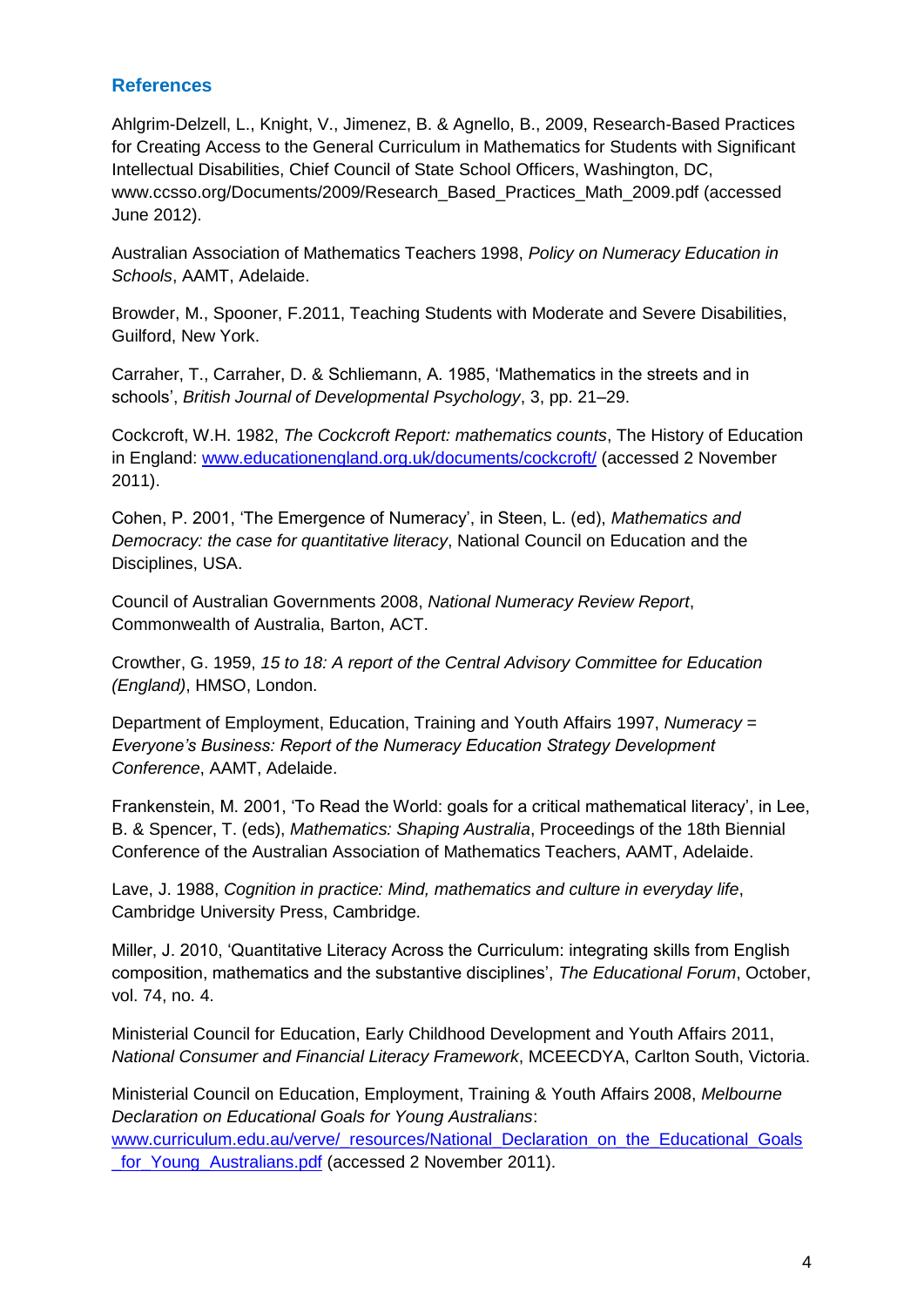Organisation for Economic Co-operation and Development 2001, *Knowledge and Skills for Life: first results from PISA 2000*, p. 22, OECD, Paris.

Steen, L. 2001, 'The Case for Quantitative Literacy', in Steen, L. (ed), *Mathematics and Democracy: the case for quantitative literacy*, pp. 1–22, National Council on Education and the Disciplines, USA.

Thornton, S. & Hogan, J. 2005, 'Mathematics for Everybody: implications for the lower secondary school', in Coupland, M., Anderson, J. & Spencer, T. (eds), *Making Mathematics Vital*, Proceedings of the 20th Biennial Conference of the Australian Association of Mathematics Teachers, pp. 243–252, AAMT, Adelaide.

Watson, J.M. & Callingham, R.A. 2003, 'Statistical Literacy: a complex hierarchical construct', *Statistics Education Research Journal*, vol. 2, no. 2, pp. 3–46.

Willis, S. 1992, 'Being Numerate: Whose right? Who's left?', *Literacy and Numeracy Exchange*, Autumn 1992.

Zevenbergen, R. & Zevenbergen, K. 2009, 'The Numeracies of Boatbuilding: new numeracies shaped by workplace technologies', *International Journal of Science and Mathematics Education*, vol. 7, no. 1, pp. 183–206.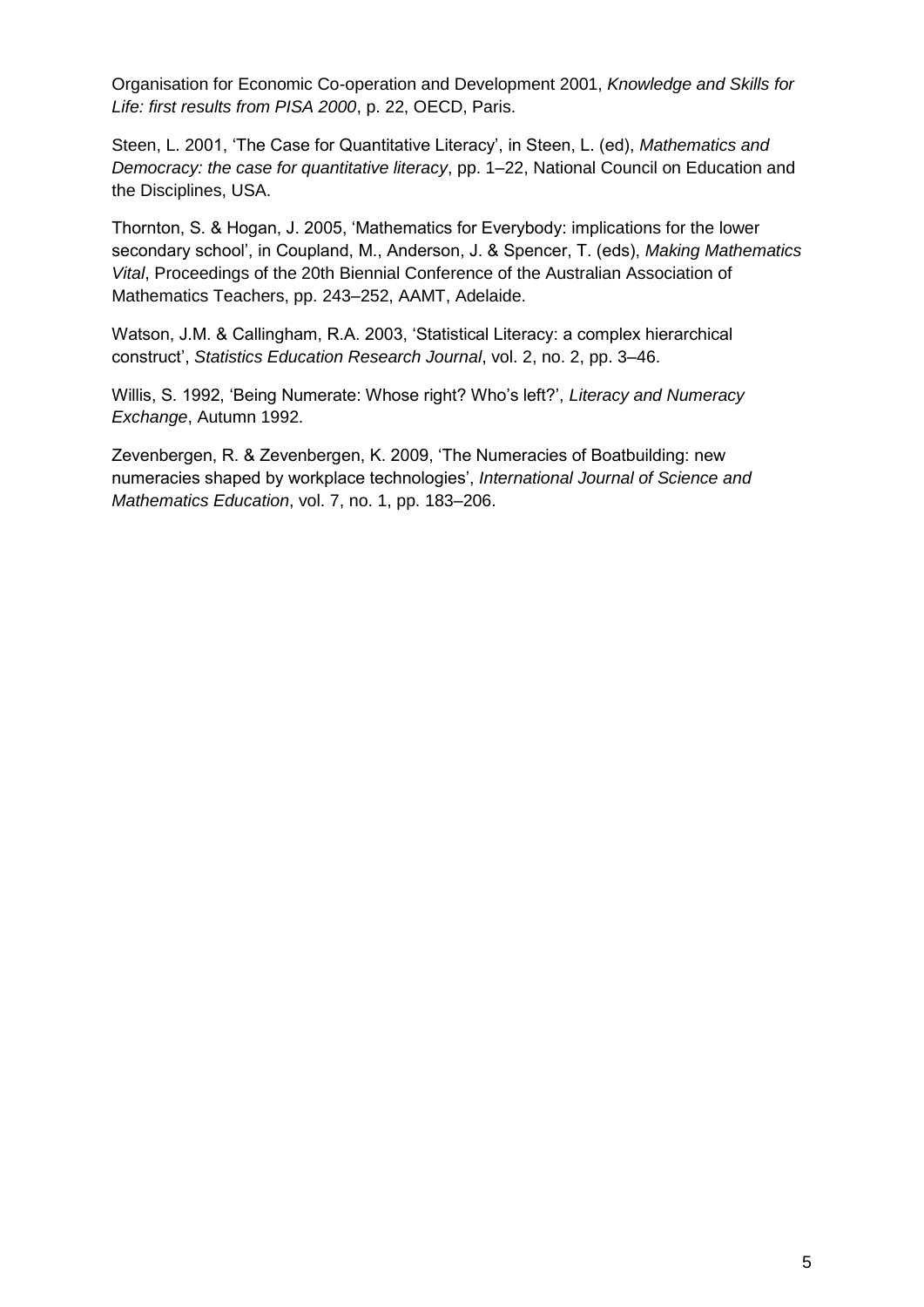## **Organising elements**

The Numeracy learning continuum is organised into six interrelated elements:

- Estimating and calculating with whole numbers
- Recognising and using patterns and relationships
- Using fractions, decimals, percentages, ratios and rates
- Using spatial reasoning
- Interpreting statistical information
- Using measurement

These elements are drawn from the strands of the Australian Curriculum: Mathematics as shown in the table below:

| <b>Numeracy Continuum</b>                                   | <b>Australian Curriculum: Mathematics</b>               |
|-------------------------------------------------------------|---------------------------------------------------------|
| Estimating and calculating with whole numbers               | Number and Algebra<br><b>Measurement and Geometry</b>   |
| Recognising and using patterns and<br>relationships         | Number and Algebra<br><b>Statistics and Probability</b> |
| Using fractions, decimals, percentages, ratios<br>and rates | Number and Algebra<br><b>Measurement and Geometry</b>   |
| Using spatial reasoning                                     | <b>Measurement and Geometry</b>                         |
| Interpreting statistical information                        | Statistics and Probability                              |
| Using measurement                                           | <b>Measurement and Geometry</b>                         |

The diagram below sets out these elements.



Organising elements for Numeracy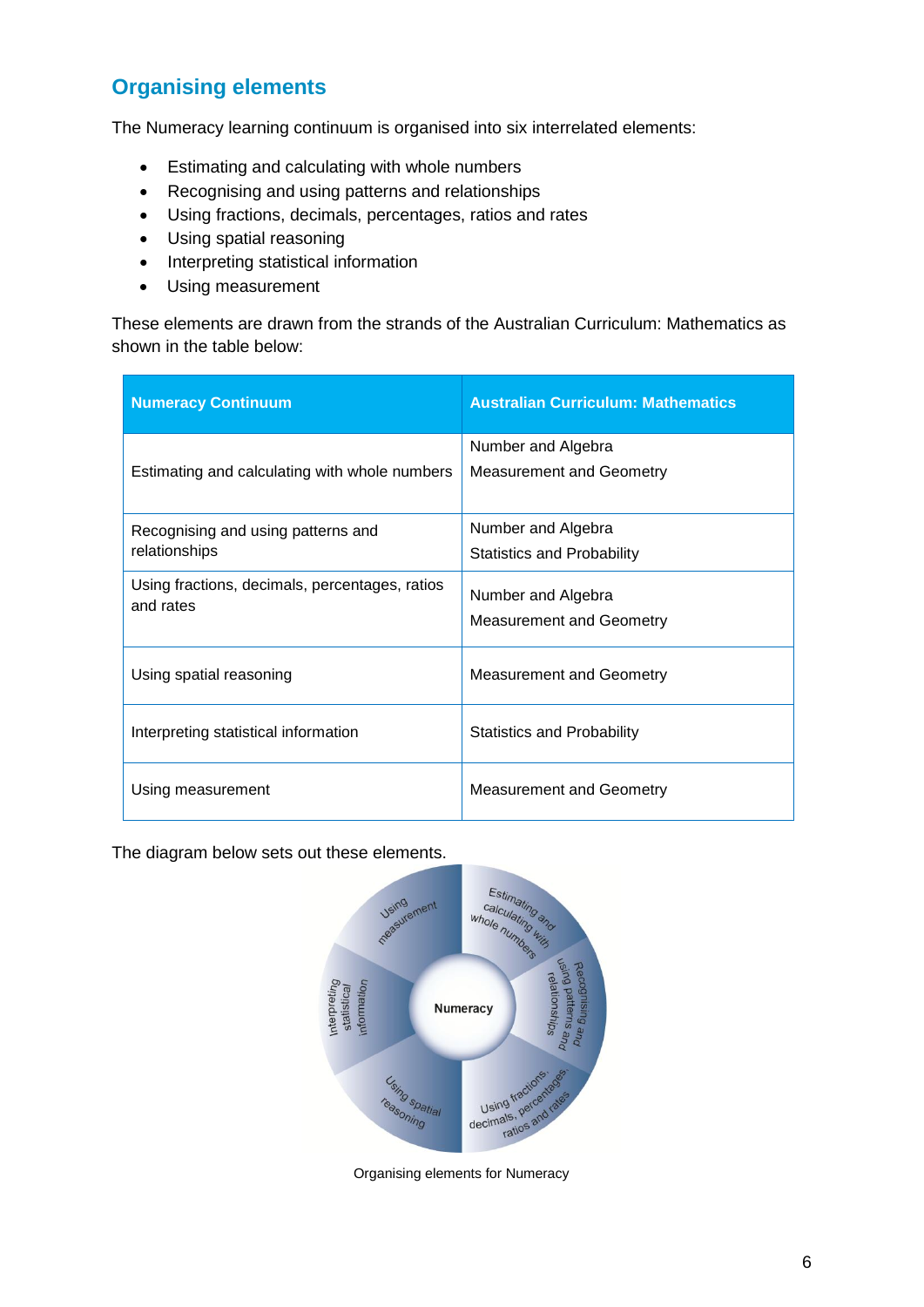### **Estimating and calculating with whole numbers**

This element involves students using numbers for different purposes. Students apply skills in estimating and calculating with whole numbers to solve and model everyday problems in a wide range of authentic contexts using efficient mental, written and digital strategies. They identify situations where money is used and apply their knowledge of the value of money to purchasing, budgeting and justifying the use of money. In developing and acting with numeracy, students:

- understand and use numbers in context
- estimate and calculate
- use money.

#### **Recognising and using patterns and relationships**

This element involves students identifying trends and describing and using a wide range of rules and relationships to continue and predict patterns. Students apply their understanding of patterns and relationships when solving problems in authentic contexts.

#### **Using fractions, decimals, percentages, ratios and rates**

This element involves students developing an understanding of the meaning of fractions and decimals, their representations as ratios, rates and percentages, and how they can be applied in real-life situations. Students visualise, order and describe shapes and objects using their proportions and the relationships of ratios, rates and percentages to solve problems in authentic contexts. In developing and acting with numeracy, students:

- interpret proportional reasoning
- apply proportional reasoning.

#### **Using spatial reasoning**

This element involves students in making sense of the space around them. Students visualise, identify and sort shapes and objects, describing their key features in the environment. They use symmetry, shapes and angles to solve problems in authentic contexts and interpret maps and diagrams, using scales, legends and directional language to identify and describe routes and locations. In developing and acting with numeracy, students:

- visualise 2D shapes and 3D objects
- interpret maps and diagrams.

#### **Interpreting statistical information**

This element involves students gaining familiarity with the way statistical information is represented through solving problems in authentic contexts that involve collecting, recording, displaying, comparing and evaluating the effectiveness of data displays of various types. Students use appropriate language and numerical representations when explaining the outcomes of chance events. In developing and acting with numeracy, students: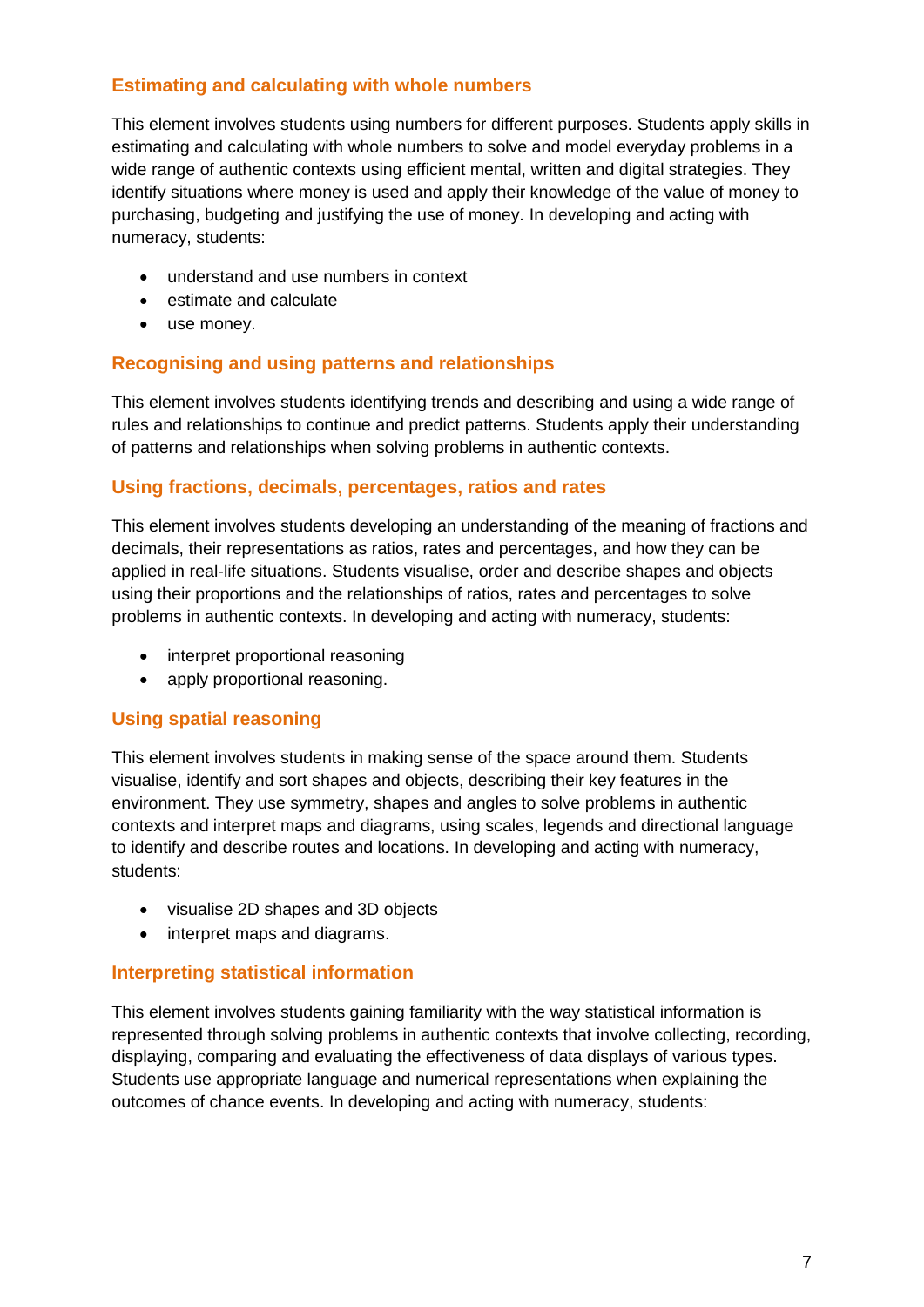- interpret data displays
- interpret chance events.

#### **Using measurement**

This element involves students learning about measurement of length, area, volume, capacity, time and mass. Students estimate, measure, compare and calculate using metric units when solving problems in authentic contexts. They read clocks and convert between time systems, identify and sequence dates and events using a calendar and use timetables for a variety of purposes. In developing and acting with numeracy, students:

- estimate and measure with metric units
- operate with clocks, calendars and timetables.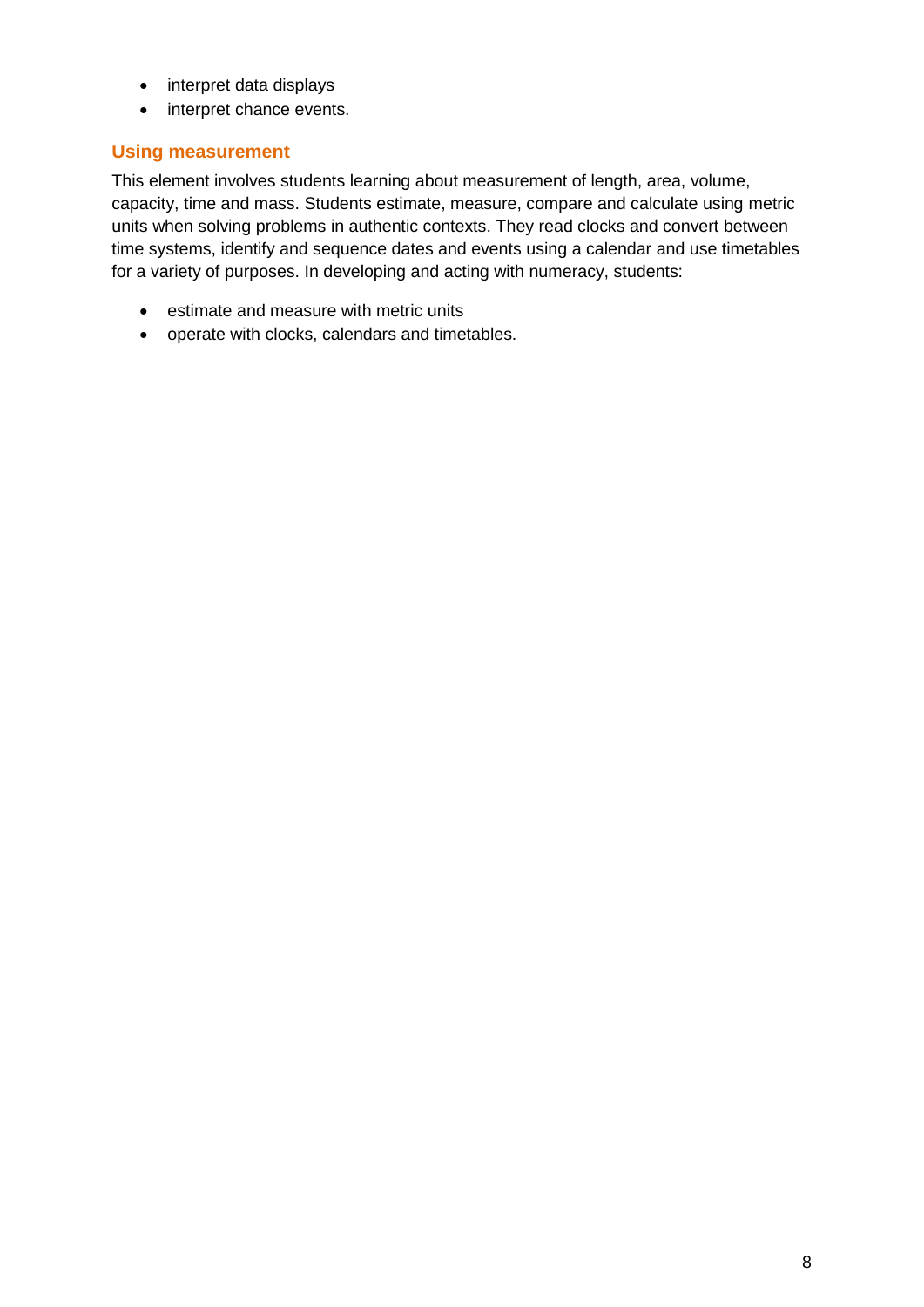# **Numeracy Learning Continuum**

## **Estimating and calculating with whole numbers**

| Level 1                                                                                  |                                                                                                                                                            | <b>Level 2</b>                                                                               | <b>Level 3</b>                                                                                                                     | Level 4                                                                                                                                | Level 5                                                                                                         | Level 6                                                                                                                         |  |  |  |
|------------------------------------------------------------------------------------------|------------------------------------------------------------------------------------------------------------------------------------------------------------|----------------------------------------------------------------------------------------------|------------------------------------------------------------------------------------------------------------------------------------|----------------------------------------------------------------------------------------------------------------------------------------|-----------------------------------------------------------------------------------------------------------------|---------------------------------------------------------------------------------------------------------------------------------|--|--|--|
| 1a                                                                                       | 1 <sub>b</sub><br>Typically by the end of<br><b>Foundation Year,</b><br><b>students</b>                                                                    | Typically by the end of<br>Year 2, students                                                  | Typically by the end of<br>Year 4, students                                                                                        | Typically by the end of<br>Year 6, students                                                                                            | Typically by the end of<br>Year 8, students                                                                     | Typically by the end of<br>Year 10, students                                                                                    |  |  |  |
|                                                                                          | Understand and use numbers in context                                                                                                                      |                                                                                              |                                                                                                                                    |                                                                                                                                        |                                                                                                                 |                                                                                                                                 |  |  |  |
| demonstrate concepts<br>of counting using<br>every day experiences                       | connect and order<br>number names,<br>numerals and<br>groups of objects<br>using numbers up to<br>two digits                                               | model, represent,<br>order and use<br>numbers up to four<br>digits                           | model, represent,<br>order and use<br>numbers up to five<br>digits                                                                 | identify, describe and<br>use numbers larger<br>than one million                                                                       | compare, order and<br>use positive and<br>negative numbers to<br>solve everyday<br>problems                     | use different ways<br>to represent very<br>large and very<br>small numbers<br>including scientific<br>notation                  |  |  |  |
| <b>Examples</b>                                                                          | <b>Examples</b>                                                                                                                                            | <b>Examples</b>                                                                              | <b>Examples</b>                                                                                                                    | <b>Examples</b>                                                                                                                        | <b>Examples</b>                                                                                                 | <b>Examples</b>                                                                                                                 |  |  |  |
| showing<br>anticipation that<br>something will<br>happen on the<br>count of 1, 2, 3      | sorting<br>$\bullet$<br>numbered<br>objects into<br>ascending order<br>or identifying<br>how many<br>members there<br>are in the<br>school sport's<br>team | estimating growth<br>of living things<br>and representing<br>prediction by<br>making a chart | estimating the<br>$\bullet$<br>quantity of<br>supplies for the<br><b>First Fleet</b>                                               | estimating and<br>comparing<br>population growth<br>of the twentieth<br>century in<br>different countries<br>or states of<br>Australia | recording<br>different boiling<br>and freezing<br>points in an<br>experiment                                    | comparing the<br>Gross<br>Domestic<br>Product (GDP)<br>of nations or<br>representation<br>of atoms in<br>different<br>materials |  |  |  |
|                                                                                          | <b>Mathematics</b><br>ACMNA001                                                                                                                             | English ACELA1466                                                                            | <b>Mathematics</b><br>ACMNA073                                                                                                     | <b>Mathematics</b><br>ACMNA123                                                                                                         | <b>Mathematics</b><br>ACMNA280                                                                                  | <b>Mathematics</b><br>ACMNA210                                                                                                  |  |  |  |
|                                                                                          | Science ACSSU003                                                                                                                                           | <b>Mathematics</b><br>ACMNA027                                                               | Science ACSSU075                                                                                                                   | Science ACSSU078                                                                                                                       | Science ACSIS141                                                                                                | Science ACSSU184                                                                                                                |  |  |  |
|                                                                                          | History <b>ACHHS015</b>                                                                                                                                    | Science ACSIS038<br>History <b>ACHHS047</b>                                                  | History <b>ACHHS081</b>                                                                                                            | History<br>ACHHS116                                                                                                                    | History<br>ACDSEH071                                                                                            | History<br>ACDSEH147                                                                                                            |  |  |  |
|                                                                                          |                                                                                                                                                            |                                                                                              | <b>Estimate and calculate</b>                                                                                                      |                                                                                                                                        |                                                                                                                 |                                                                                                                                 |  |  |  |
| recognise the effects<br>of adding to and<br>taking away from a<br>collection of objects | solve everyday<br>addition and share<br>stories                                                                                                            | estimate the solution<br>to a problem and then<br>calculate the answer                       | estimate a solution to<br>a problem and then<br>check the solution by<br>recalling addition,<br>subtraction,<br>multiplication and | solve problems and<br>check calculations<br>using efficient mental<br>and written strategies                                           | solve complex<br>problems by<br>estimating and<br>calculating using<br>efficient mental,<br>written and digital | solve and model<br>problems involving<br>complex data by<br>estimating and<br>calculating using a<br>variety of efficient       |  |  |  |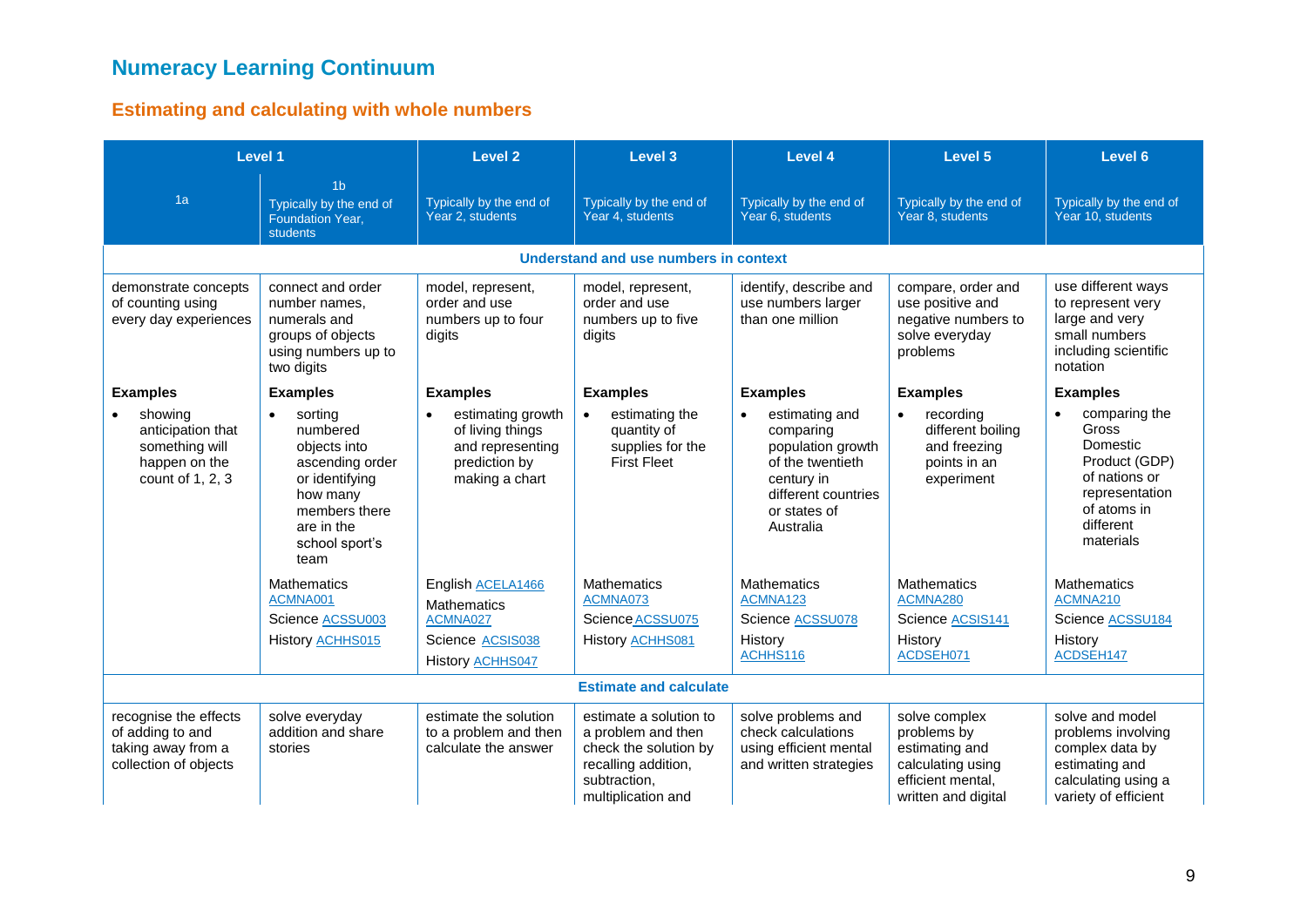|                                                                                                 | Level 1                                                                                          | <b>Level 2</b>                                                                                             | Level 3                                                                                                                                                                       | Level 4                                                                            | Level 5                                                                                                                       | Level 6                                                                                                                      |
|-------------------------------------------------------------------------------------------------|--------------------------------------------------------------------------------------------------|------------------------------------------------------------------------------------------------------------|-------------------------------------------------------------------------------------------------------------------------------------------------------------------------------|------------------------------------------------------------------------------------|-------------------------------------------------------------------------------------------------------------------------------|------------------------------------------------------------------------------------------------------------------------------|
| 1a                                                                                              | 1 <sub>b</sub><br>Typically by the end of<br><b>Foundation Year,</b><br><b>students</b>          | Typically by the end of<br>Year 2, students                                                                | Typically by the end of<br>Year 4, students                                                                                                                                   | Typically by the end of<br>Year 6, students                                        | Typically by the end of<br>Year 8. students                                                                                   | Typically by the end of<br>Year 10, students                                                                                 |
|                                                                                                 |                                                                                                  |                                                                                                            | division facts                                                                                                                                                                |                                                                                    | strategies                                                                                                                    | mental, written and<br>digital strategies                                                                                    |
| <b>Examples</b>                                                                                 | <b>Examples</b>                                                                                  | <b>Examples</b>                                                                                            | <b>Examples</b>                                                                                                                                                               | <b>Examples</b>                                                                    | <b>Examples</b>                                                                                                               | <b>Examples</b>                                                                                                              |
| recognising that a<br>pile of books gets<br>bigger when<br>adding to it                         | modelling a<br>$\bullet$<br>number story on<br>a favourite book<br>or multimedia<br>presentation | calculating the<br>$\bullet$<br>total for two<br>purchases at the<br>school canteen                        | calculating the<br>$\bullet$<br>difference<br>between the<br>number of<br>convicts who left<br>Britain on the<br>First Fleet and the<br>number who<br>arrived in<br>Australia | measuring and<br>$\bullet$<br>estimating the<br>growth of plants                   | calculating the<br>$\bullet$<br>running costs of a<br>range of<br>household<br>appliances with<br>different energy<br>ratings | using<br>$\bullet$<br>statistics to<br>predict<br>trends such<br>as the use of<br>social media<br>in different<br>age groups |
|                                                                                                 | <b>Mathematics</b><br>ACMNA004                                                                   | <b>Mathematics</b><br>ACMNA030                                                                             | <b>Mathematics</b><br>ACMNA076                                                                                                                                                | <b>Mathematics</b><br>ACMNA128                                                     | <b>Mathematics</b><br>ACMNA183                                                                                                | <b>Mathematics</b><br>ACMNA232                                                                                               |
|                                                                                                 |                                                                                                  |                                                                                                            | <b>Use money</b>                                                                                                                                                              |                                                                                    |                                                                                                                               |                                                                                                                              |
| identify situations that<br>involve the use of<br>money                                         | recognise the different<br>value of coins and<br>notes in the Australian<br>monetary system      | identify and use<br>combinations of coins<br>and notes for simple<br>purchases                             | estimate the change<br>from simple purchases                                                                                                                                  | create simple financial<br>plans, budgets and<br>cost predictions                  | identify and justify<br>'best value for money'<br>decisions                                                                   | evaluate financial<br>plans to support<br>specific financial goals                                                           |
| <b>Example</b>                                                                                  | <b>Examples</b>                                                                                  | <b>Examples</b>                                                                                            | <b>Examples</b>                                                                                                                                                               | <b>Examples</b>                                                                    | <b>Examples</b>                                                                                                               | <b>Examples</b>                                                                                                              |
| using pictures of<br>the local<br>community to<br>identify places<br>where money can<br>be used | naming the value<br>of different coins<br>and notes                                              | selecting the right<br>$\bullet$<br>money to buy<br>lunch from the<br>school canteen<br><b>Mathematics</b> | working out<br>$\bullet$<br>change from \$5<br>when buying a<br>drink                                                                                                         | creating a simple<br>$\bullet$<br>budget for a<br>birthday party for<br>10 friends | comparing<br>$\bullet$<br>different phone<br>plans and<br>presenting a<br>reason for<br>purchasing the<br>chosen plan         | developing a<br>budget/ financial<br>plan to save for a<br>desired item<br>taking into<br>account the<br>interest earned     |
|                                                                                                 | <b>Mathematics</b><br>ACMNA001                                                                   | ACMNA034                                                                                                   | <b>Mathematics</b><br>ACMNA080                                                                                                                                                | <b>Mathematics</b><br>ACMNA106                                                     | <b>Mathematics</b><br>ACMNA174                                                                                                | <b>Mathematics</b><br>ACMNA211                                                                                               |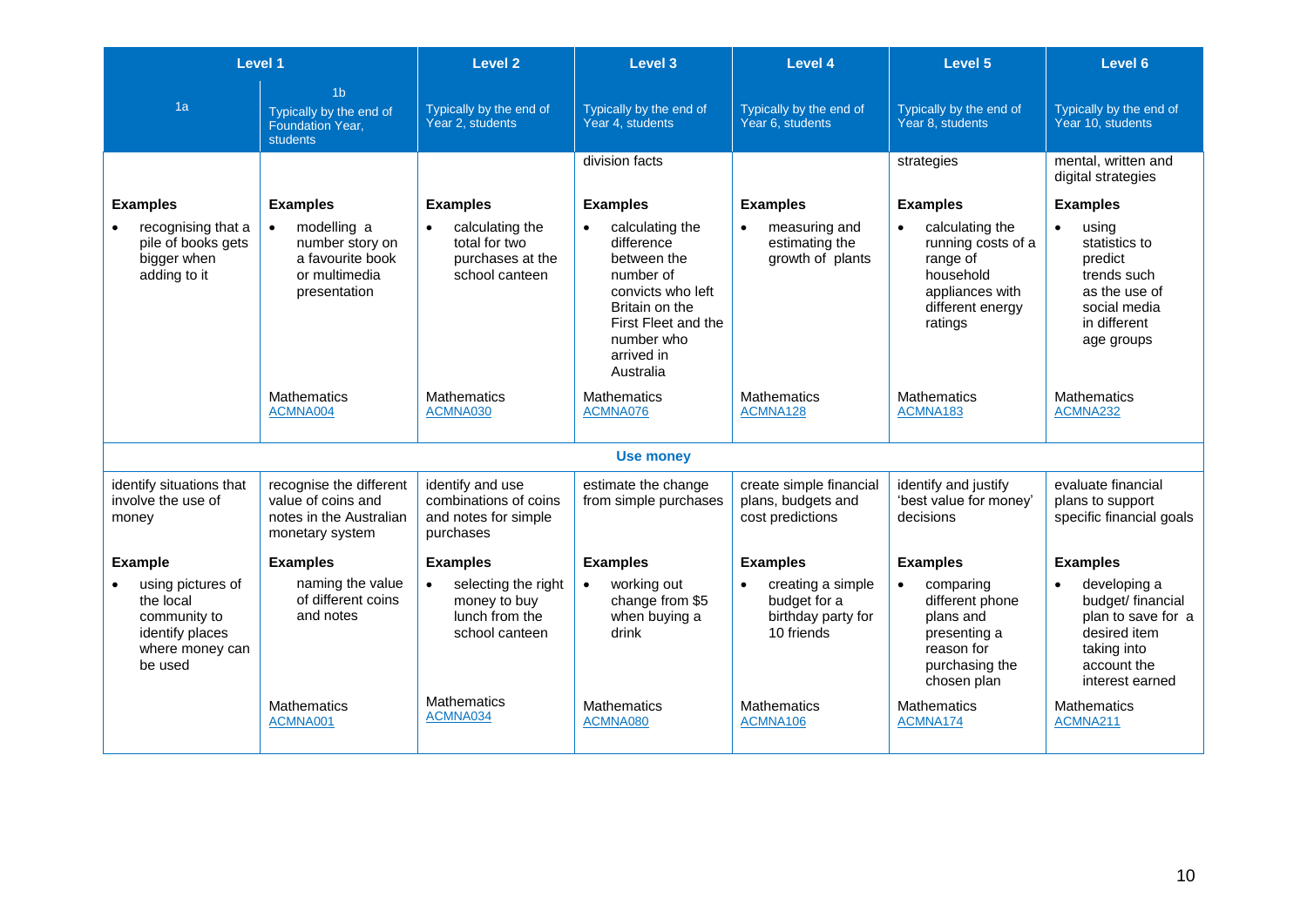# **Recognising and using patterns and relationships**

| Level 1                                                |                                                                                                             | <b>Level 2</b>                                                                                     | Level 3                                                                              | Level 4                                                                                     | Level 5                                                                                                                        | Level 6                                                                                   |
|--------------------------------------------------------|-------------------------------------------------------------------------------------------------------------|----------------------------------------------------------------------------------------------------|--------------------------------------------------------------------------------------|---------------------------------------------------------------------------------------------|--------------------------------------------------------------------------------------------------------------------------------|-------------------------------------------------------------------------------------------|
| 1a                                                     | 1 <sub>b</sub><br>Typically by the end of<br>Foundation Year,<br><b>students</b>                            | Typically by the end of<br>Year 2, students                                                        | Typically by the end of<br>Year 4, students                                          | Typically by the end of<br>Year 6, students                                                 | Typically by the end of<br>Year 8, students                                                                                    | Typically by the end of<br>Year 10, students                                              |
|                                                        |                                                                                                             |                                                                                                    | Recognise and use patterns and relationships                                         |                                                                                             |                                                                                                                                |                                                                                           |
| recognise simple<br>patterns in everyday<br>contexts   | describe and continue<br>patterns                                                                           | identify, describe and<br>create everyday<br>patterns                                              | identify and describe<br>trends in everyday<br>patterns                              | identify and describe<br>pattern rules and<br>relationships that help<br>to identify trends | identify trends using<br>number rules and<br>relationships                                                                     | explain how the<br>practical application of<br>patterns can be used<br>to identify trends |
| <b>Example</b>                                         | <b>Examples</b>                                                                                             | <b>Examples</b>                                                                                    | <b>Examples</b>                                                                      | <b>Examples</b>                                                                             | <b>Examples</b>                                                                                                                | <b>Examples</b>                                                                           |
| recognising<br>patterns in<br>games, music,<br>artwork | continuing simple<br>$\bullet$<br>patterns using<br>different colours<br>or repeating a<br>pattern in music | creating a pattern<br>$\bullet$<br>based on the<br>petal structure of<br>a flower                  | creating a pattern<br>that could be<br>used to produce a<br>mosaic                   | survey dates in a<br>local cemetery to<br>find clues about<br>patterns of<br>settlement     | using fuel<br>$\bullet$<br>consumptions vs.<br>distance data to<br>determine<br>patterns of a<br>vehicle's fuel<br>consumption | using mobile<br>phone bills to<br>identify usage<br>trends                                |
|                                                        | English ACELT1579<br><b>Mathematics</b><br>ACMNA005<br>Science ACSSU004<br>History <b>ACHHK001</b>          | English ACELT1592<br><b>Mathematics</b><br>ACMNA035<br>Science ACSSU019<br><b>History ACHHS047</b> | <b>Mathematics</b><br>ACMNA081<br>Science <b>ACSHE061</b><br>History <b>ACHHS081</b> | <b>Mathematics</b><br>ACMNA133<br>Science ACSIS107<br>History <b>ACHHS117</b>               | Science ACSIS145<br>History <b>ACHHS148</b>                                                                                    | <b>Mathematics</b><br>ACMNA208<br>Science ACSIS169<br>History <b>ACDSEH145</b>            |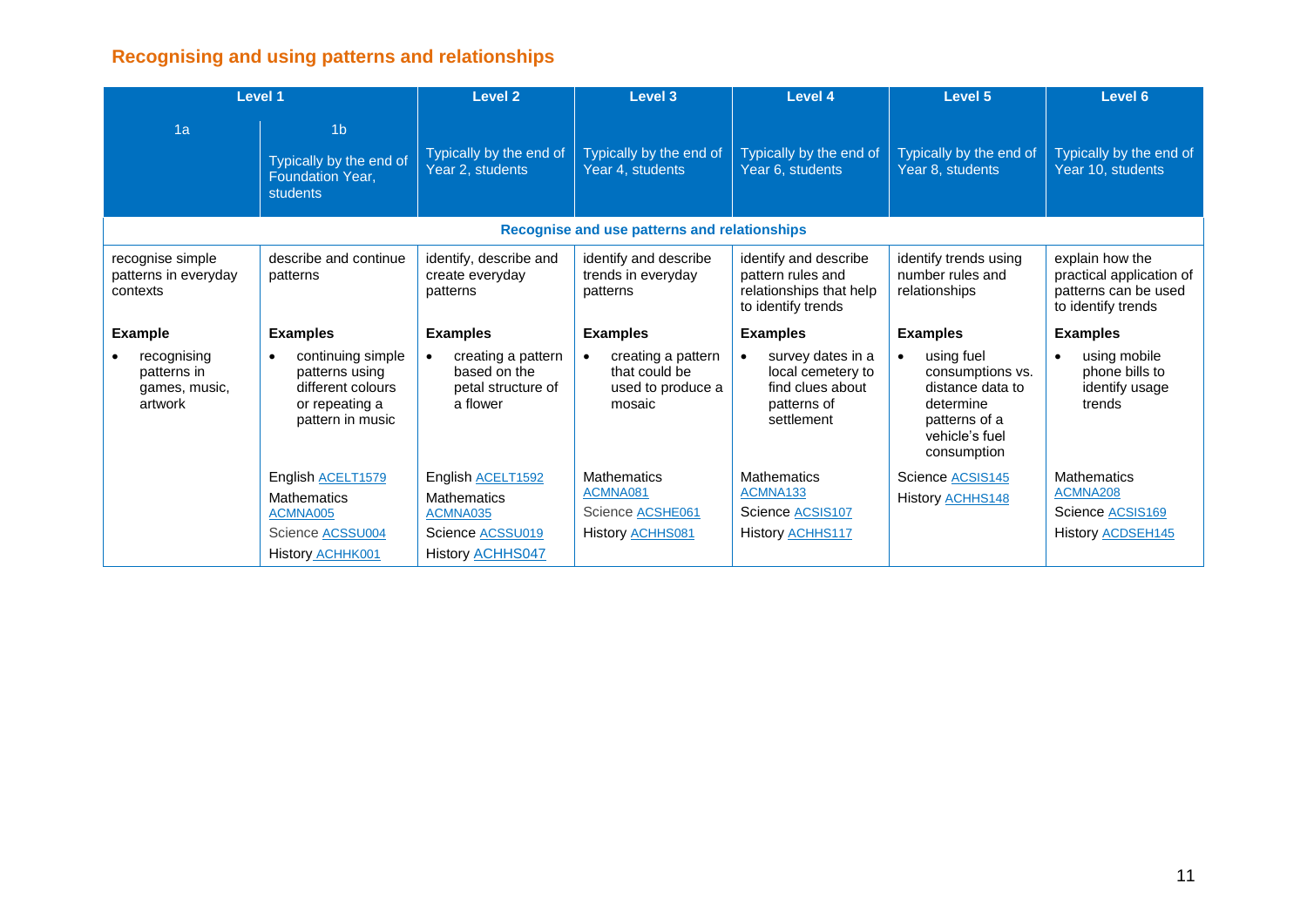# **Using fractions, decimals, percentages, ratios and rates**

|                                                                              | <b>Level 1</b>                                                                                                                  | <b>Level 2</b>                                                                                                                      | <b>Level 3</b>                                                                                                            | <b>Level 4</b>                                                                                                                           | Level 5                                                                                                                               | Level <sub>6</sub>                                                                                                                                                |
|------------------------------------------------------------------------------|---------------------------------------------------------------------------------------------------------------------------------|-------------------------------------------------------------------------------------------------------------------------------------|---------------------------------------------------------------------------------------------------------------------------|------------------------------------------------------------------------------------------------------------------------------------------|---------------------------------------------------------------------------------------------------------------------------------------|-------------------------------------------------------------------------------------------------------------------------------------------------------------------|
| 1a                                                                           | 1 <sub>b</sub><br>Typically by the end of<br>Foundation Year,<br><b>students</b>                                                | Typically by the end of<br>Year 2, students                                                                                         | Typically by the end of<br>Year 4, students                                                                               | Typically by the end of<br>Year 6, students                                                                                              | Typically by the end of<br>Year 8, students                                                                                           | Typically by the end of<br>Year 10, students                                                                                                                      |
|                                                                              |                                                                                                                                 |                                                                                                                                     | <b>Interpret proportional reasoning</b>                                                                                   |                                                                                                                                          |                                                                                                                                       |                                                                                                                                                                   |
| recognise a 'whole'<br>and 'parts of a whole'<br>within everyday<br>contexts | recognise that a whole<br>object can be divided<br>into equal parts                                                             | visualise and describe<br>halves and quarters                                                                                       | visualise, describe<br>and order tenths,<br>hundredths, 1-place<br>and 2-place decimals                                   | visualise, describe<br>and order equivalent<br>fractions, decimals<br>and simple<br>percentages                                          | visualise and describe<br>the proportions of<br>percentages, ratios<br>and rates                                                      | illustrate and order<br>relationships for<br>fractions, decimals,<br>percentages, ratios<br>and rates                                                             |
| <b>Example</b>                                                               | <b>Examples</b>                                                                                                                 | <b>Examples</b>                                                                                                                     | <b>Examples</b>                                                                                                           | <b>Examples</b>                                                                                                                          | <b>Examples</b>                                                                                                                       | <b>Examples</b>                                                                                                                                                   |
| separating<br>objects or dividing<br>materials into<br>non-equal parts       | fold or cut a<br>shape into equal<br>parts                                                                                      | cutting an item of<br>$\bullet$<br>food in half and<br>then half again                                                              | putting the<br>$\bullet$<br>amounts of<br>money raised by<br>different classes<br>in a school<br>fundraiser into<br>order | explaining how to<br>$\bullet$<br>make a drink<br>using 20% fruit,<br>30% lemonade<br>and 50% fruit<br>juice                             | explaining the<br>$\bullet$<br>sizes of different<br>cultural groups as<br>proportions of the<br>population of the<br>local community | calculating and<br>plotting the<br>savings made on<br>a variable interest<br>rate mortgage for<br>the past 5 years                                                |
|                                                                              |                                                                                                                                 | <b>Mathematics</b><br>ACMNA033                                                                                                      | <b>Mathematics</b><br>ACMNA079                                                                                            | <b>Mathematics</b><br>ACMNA131                                                                                                           | <b>Mathematics</b><br>ACMNA173                                                                                                        | <b>Mathematics</b><br>ACMNA208                                                                                                                                    |
|                                                                              |                                                                                                                                 |                                                                                                                                     | <b>Apply proportional reasoning</b>                                                                                       |                                                                                                                                          |                                                                                                                                       |                                                                                                                                                                   |
| Level 1b is the starting<br>point for this sub-<br>element                   | identify quantities<br>such as more, less<br>and the same in<br>everyday comparisons                                            | solve problems using<br>halves and quarters                                                                                         | solve problems using<br>equivalent fractions for<br>tenths, hundredths, 1-<br>place and 2-place<br>decimals               | solve problems using<br>equivalent fractions,<br>decimals and simple<br>percentages                                                      | solve problems using<br>simple percentages,<br>ratios and rates                                                                       | solve problems<br>involving fractions,<br>decimals,<br>percentages, ratios<br>and rates                                                                           |
|                                                                              | <b>Examples</b>                                                                                                                 | <b>Examples</b>                                                                                                                     | <b>Examples</b>                                                                                                           | <b>Examples</b>                                                                                                                          | <b>Examples</b>                                                                                                                       | <b>Examples</b>                                                                                                                                                   |
|                                                                              | pouring a liquid<br>equally into two<br>containers or<br>identifying that<br>one storage<br>container is larger<br>than another | using kitchen<br>$\bullet$<br>measuring<br>equipment to<br>show 2 half cup<br>measures can be<br>used instead of a<br>1 cup measure | finding the time<br>difference<br>between the<br>fastest and<br>slowest times for<br>a class Beep test                    | using migration<br>statistics to show<br>which 50-year<br>period in<br>Australia's history<br>had the largest<br>percentage of<br>growth | comparing and<br>$\bullet$<br>contrasting trends<br>in migration from<br>Asian countries to<br>Australia since<br>World War II        | using proportional<br>reasoning to<br>assess the impact<br>of changes in<br>society and<br>significant events,<br>for example<br>population loss<br>from the 1919 |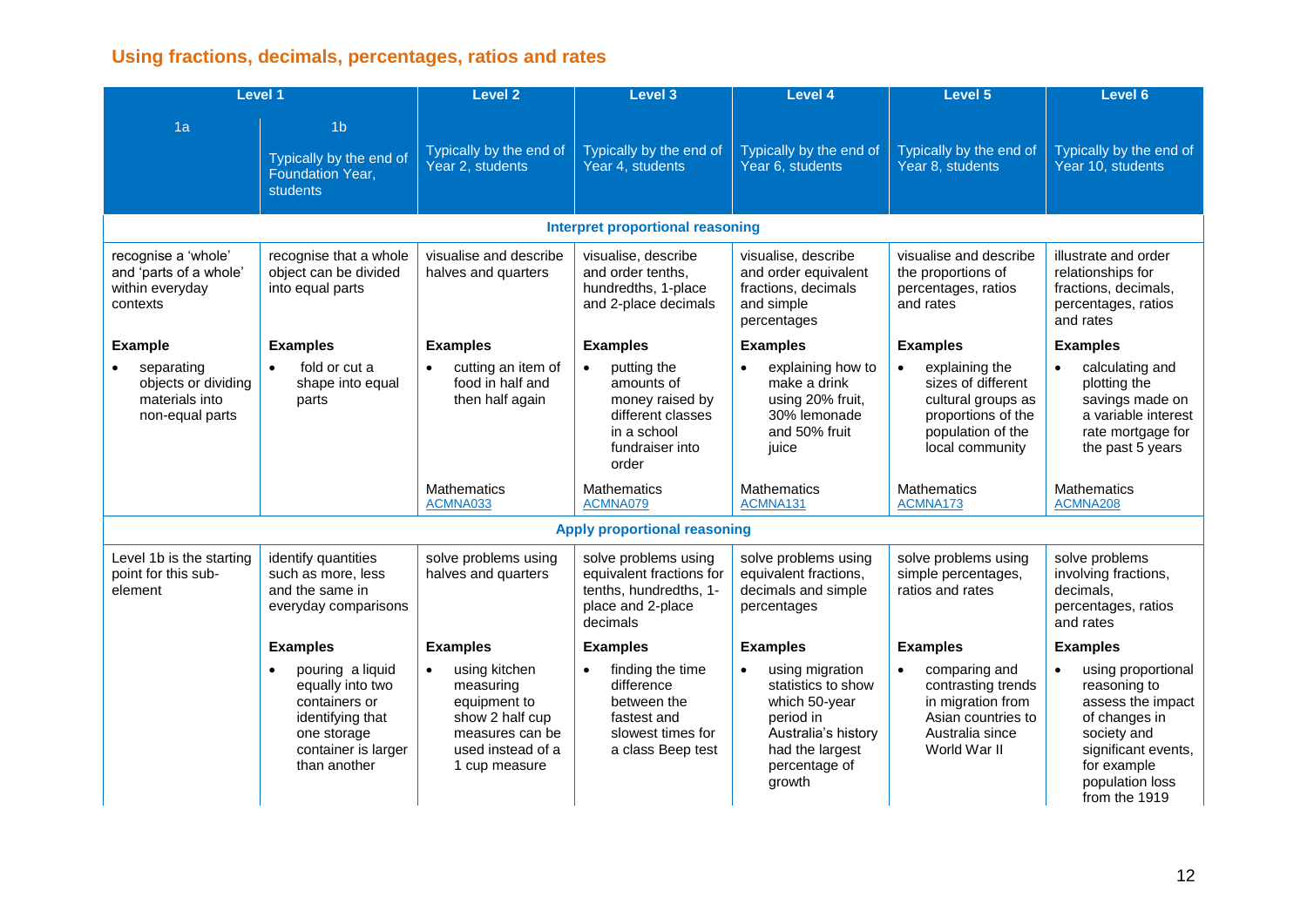| Level 1 |                                                                                  | Level 2                                     | Level 3                                     | Level 4                                     | Level 5                                     | Level 6                                      |
|---------|----------------------------------------------------------------------------------|---------------------------------------------|---------------------------------------------|---------------------------------------------|---------------------------------------------|----------------------------------------------|
| 1a      | 1 <sub>b</sub><br>Typically by the end of<br><b>Foundation Year,</b><br>students | Typically by the end of<br>Year 2, students | Typically by the end of<br>Year 4, students | Typically by the end of<br>Year 6, students | Typically by the end of<br>Year 8, students | Typically by the end of<br>Year 10, students |
|         |                                                                                  |                                             |                                             |                                             |                                             | influenza<br>epidemic                        |
|         | Mathematics<br>ACMNA003                                                          | <b>Mathematics</b><br>ACMNA016              | <b>Mathematics</b><br>ACMNA077              | Mathematics<br>ACMNA103                     | <b>Mathematics</b><br>ACMNA187              | <b>Mathematics</b><br>ACMNA208               |

# **Using spatial reasoning**

|                                                                          | <b>Level 1</b>                                                                        | <b>Level 2</b>                                                       | <b>Level 3</b>                                                                                    | Level 4                                                                                                                     | Level 5                                                                                                                        | Level 6                                                                                                                                            |  |  |
|--------------------------------------------------------------------------|---------------------------------------------------------------------------------------|----------------------------------------------------------------------|---------------------------------------------------------------------------------------------------|-----------------------------------------------------------------------------------------------------------------------------|--------------------------------------------------------------------------------------------------------------------------------|----------------------------------------------------------------------------------------------------------------------------------------------------|--|--|
| 1a                                                                       | 1 <sub>b</sub><br>Typically by the end of<br>Foundation Year,<br>students             | Typically by the end of<br>Year 2, students                          | Typically by the<br>end of Year 4,<br>students                                                    | Typically by the end<br>of Year 6, students                                                                                 | Typically by the end of<br>Year 8, students                                                                                    | Typically by the end of<br>Year 10, students                                                                                                       |  |  |
|                                                                          | <b>Visualise 2D shapes and 3D objects</b>                                             |                                                                      |                                                                                                   |                                                                                                                             |                                                                                                                                |                                                                                                                                                    |  |  |
| sort or match objects<br>according to their<br>features                  | sort and name simple<br>2D shapes and 3D<br>objects                                   | identify, sort and<br>describe common<br>2D shapes and 3D<br>objects | visualise, sort,<br>identify and describe<br>symmetry, shapes<br>and angles in the<br>environment | visualise, sort,<br>describe and compare<br>the features of objects<br>such as prisms and<br>pyramids in the<br>environment | visualise, describe and<br>apply their<br>understanding of the<br>features and<br>properties of 2D<br>shapes and 3D<br>objects | visualise, describe and<br>analyse the way<br>shapes and objects<br>are combined and<br>positioned in the<br>environment for<br>different purposes |  |  |
| <b>Example</b>                                                           | <b>Examples</b>                                                                       | <b>Examples</b>                                                      | <b>Examples</b>                                                                                   | <b>Examples</b>                                                                                                             | <b>Examples</b>                                                                                                                | <b>Examples</b>                                                                                                                                    |  |  |
| sorting objects by<br>features of shape,<br>size, colour and<br>function | grouping 2D<br>shapes and 3D<br>objects by their<br>features, colour<br>and materials | creating a<br>$\bullet$<br>structure using a<br>variety of shapes    | recording the<br>$\bullet$<br>angles of the<br>shots hit by a<br>batsman in a<br>cricket match    | explaining why<br>some angles are<br>used more<br>frequently in built<br>environments<br>than others                        | identifying and<br>explaining key<br>features of<br>architecture in<br>Qing China                                              | explaining how<br>the design of<br>buildings in the<br>local community<br>reflect their use                                                        |  |  |
|                                                                          | <b>Mathematics</b><br>ACMNA005<br>Science<br>ACSSU003                                 | <b>Mathematics</b><br>ACMMG022<br>Science ACSIS038                   | English ACELA1483<br><b>Mathematics</b><br>ACMMG066<br>Science ACSSU048                           | <b>Mathematics</b><br>ACMMG111<br>Science ACSSU078                                                                          | <b>Mathematics</b><br>ACMMG161                                                                                                 | <b>Mathematics</b><br>ACMMG216                                                                                                                     |  |  |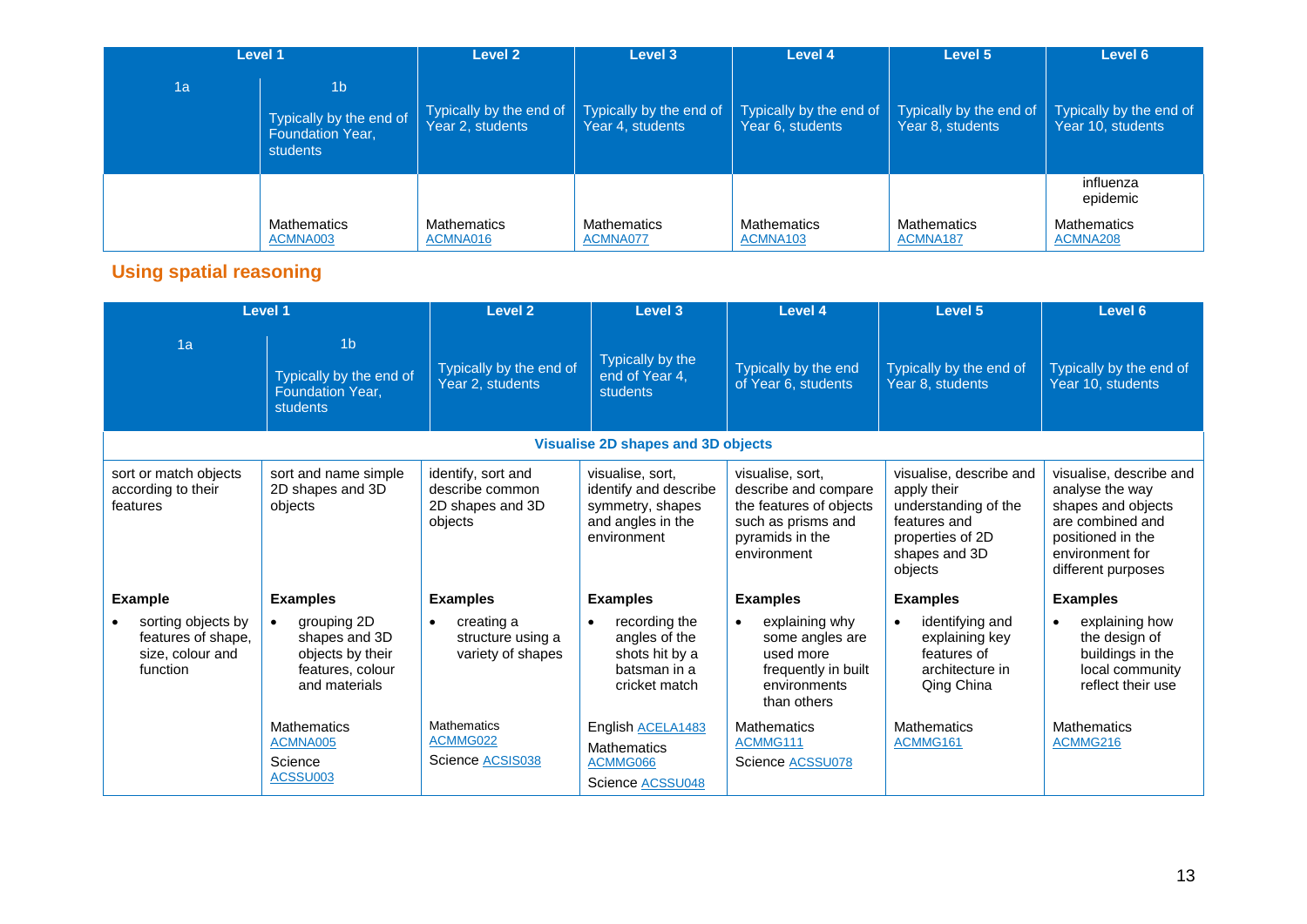|                                                                                                    | Level 1                                                                                           | <b>Level 2</b>                                                                                               | Level 3                                                                                                                                                  | Level 4                                                                                                                                         | Level 5                                                                                                      | Level 6                                                                                                                                                    |
|----------------------------------------------------------------------------------------------------|---------------------------------------------------------------------------------------------------|--------------------------------------------------------------------------------------------------------------|----------------------------------------------------------------------------------------------------------------------------------------------------------|-------------------------------------------------------------------------------------------------------------------------------------------------|--------------------------------------------------------------------------------------------------------------|------------------------------------------------------------------------------------------------------------------------------------------------------------|
| 1a                                                                                                 | 1 <sub>b</sub><br>Typically by the end of<br>Foundation Year,<br>students                         | Typically by the end of<br>Year 2, students                                                                  | Typically by the<br>end of Year 4.<br>students                                                                                                           | Typically by the end<br>of Year 6, students                                                                                                     | Typically by the end of<br>Year 8, students                                                                  | Typically by the end of<br>Year 10, students                                                                                                               |
|                                                                                                    |                                                                                                   |                                                                                                              | <b>Interpret maps and diagrams</b>                                                                                                                       |                                                                                                                                                 |                                                                                                              |                                                                                                                                                            |
| demonstrate<br>awareness of position<br>of self and objects in<br>relation to everyday<br>contexts | follow directions to<br>demonstrate<br>understanding of<br>common position<br>words and movements | give and follow<br>directions on maps<br>and diagrams of<br>familiar locations                               | interpret information,<br>locate positions and<br>describe routes on<br>maps and diagrams<br>using simple scales,<br>legends and<br>directional language | identify and describe<br>routes and locations,<br>using grid reference<br>systems and<br>directional language<br>such as north or north<br>east | create and interpret<br>2D and 3D maps,<br>models and diagrams                                               | create and interpret<br>maps, models and<br>diagrams using a<br>range of mapping tools                                                                     |
| <b>Example</b>                                                                                     | <b>Examples</b>                                                                                   | <b>Examples</b>                                                                                              | <b>Examples</b>                                                                                                                                          | <b>Examples</b>                                                                                                                                 | <b>Examples</b>                                                                                              | <b>Examples</b>                                                                                                                                            |
| following actions<br>to a song or<br>dance                                                         | using a diagram<br>$\bullet$<br>or picture as a<br>guide to building a<br>model                   | using the<br>$\bullet$<br>language of<br>position and<br>movement to<br>direct a friend to a<br>new location | creating and<br>labelling a<br>diagram<br>showing the<br>location of<br>historical<br>features in the<br>local community                                 | using a street<br>map to describe<br>how to locate a<br>friend's house                                                                          | creating a map<br>$\bullet$<br>showing the<br>expansion of the<br>Mongol Empire<br>across Europe<br>and Asia | using digital<br>mapping tools to<br>show the<br>movement of<br>people in the<br>transatlantic slave<br>trade or convict<br>transportation to<br>Australia |
|                                                                                                    | <b>Mathematics</b><br>ACMMG010                                                                    | <b>Mathematics</b><br>ACMMG044<br>Science ACSSU033<br>History <b>ACHHK045</b>                                | <b>Mathematics</b><br>ACMMG090<br>History<br>ACHHK078                                                                                                    | English ACELA1524<br><b>Mathematics</b><br>ACMMG113<br>Science ACSSU096<br>History <b>ACHHK094</b>                                              | History <b>ACDSEH078</b>                                                                                     | Science ACSSU190<br>History <b>ACDSEH018</b>                                                                                                               |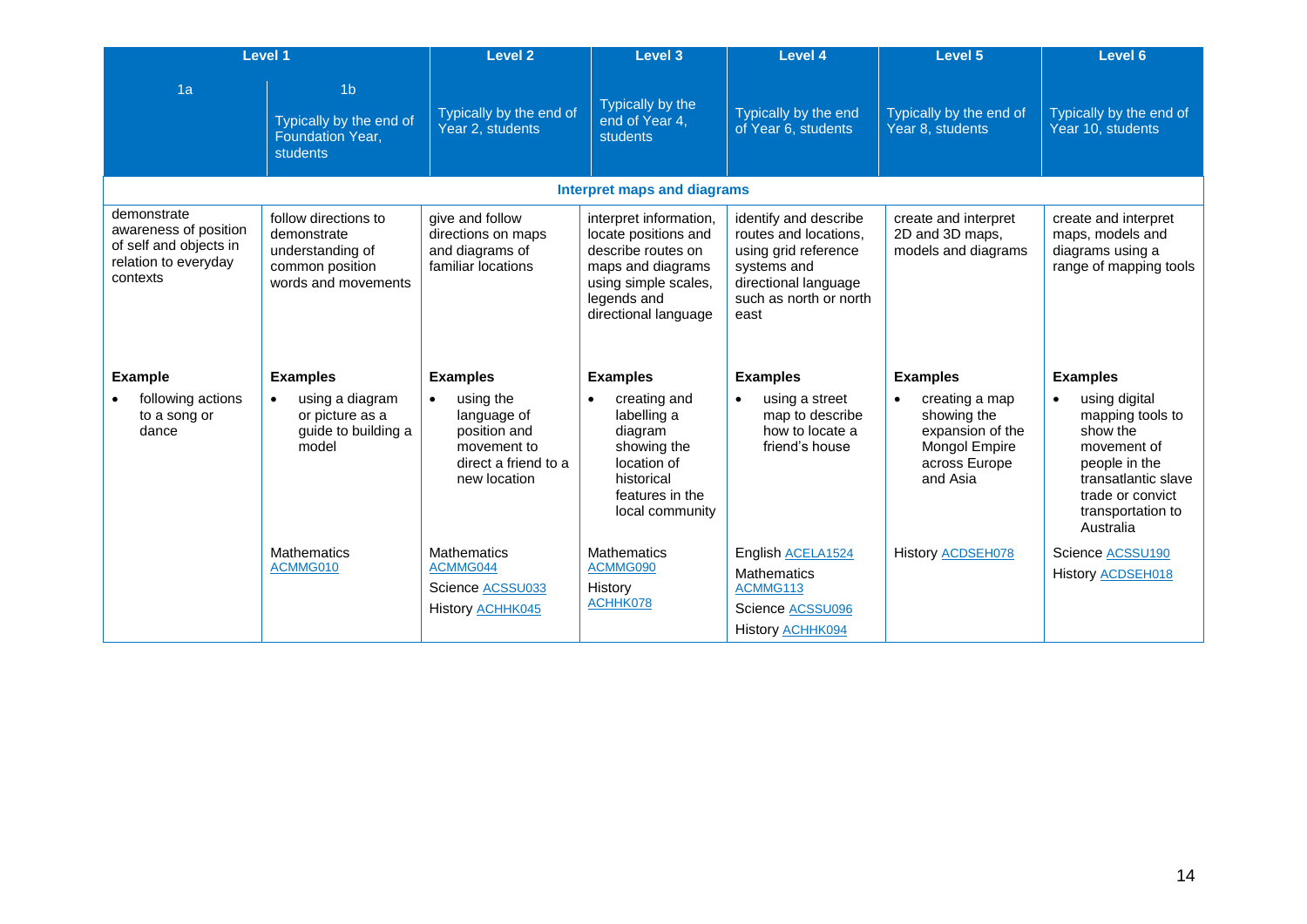## **Interpreting statistical information**

|                                                                                                                               | <b>Level 1</b>                                                                                                                           | <b>Level 2</b>                                                                                                                                     | Level 3                                                                                           | <b>Level 4</b>                                                                                                                                        | Level 5                                                                                                                                                                                                                                                                                                                                                     | Level 6                                                                                                                    |
|-------------------------------------------------------------------------------------------------------------------------------|------------------------------------------------------------------------------------------------------------------------------------------|----------------------------------------------------------------------------------------------------------------------------------------------------|---------------------------------------------------------------------------------------------------|-------------------------------------------------------------------------------------------------------------------------------------------------------|-------------------------------------------------------------------------------------------------------------------------------------------------------------------------------------------------------------------------------------------------------------------------------------------------------------------------------------------------------------|----------------------------------------------------------------------------------------------------------------------------|
| 1a                                                                                                                            | 1 <sub>b</sub><br>Typically by the end of<br>Foundation Year,<br>students                                                                | Typically by the end of<br>Year 2, students                                                                                                        | Typically by the end of<br>Year 4, students                                                       | Typically by the end of<br>Year 6, students                                                                                                           | Typically by the end of<br>Year 8, students                                                                                                                                                                                                                                                                                                                 | Typically by the end of<br>Year 10, students                                                                               |
|                                                                                                                               |                                                                                                                                          |                                                                                                                                                    | <b>Interpret data displays</b>                                                                    |                                                                                                                                                       |                                                                                                                                                                                                                                                                                                                                                             |                                                                                                                            |
| display information<br>using real objects or<br>photographs and<br>respond to questions<br>about the information<br>displayed | recognise how to ask<br>and answer simple<br>data questions and<br>interpret data in<br>drawings or picture<br>graphs                    | collect and describe<br>data on a relevant<br>issue based on one<br>variable and display<br>as lists, tables or<br>picture graphs                  | collect record and<br>display data as tables,<br>diagrams, picture<br>graphs and column<br>graphs | collect, compare,<br>describe and interpret<br>data as 2-way tables,<br>double column graphs<br>and sector graphs,<br>including from digital<br>media | compare, interpret<br>and assess the<br>effectiveness of<br>different data displays<br>of the same<br>information                                                                                                                                                                                                                                           | evaluate media<br>statistics and trends<br>by linking claims to<br>data displays,<br>statistics and<br>representative data |
| <b>Example</b>                                                                                                                | <b>Examples</b>                                                                                                                          | <b>Examples</b>                                                                                                                                    | <b>Examples</b>                                                                                   | <b>Examples</b>                                                                                                                                       | <b>Examples</b>                                                                                                                                                                                                                                                                                                                                             | <b>Examples</b>                                                                                                            |
| displaying the<br>most popular<br>activity in the<br>class using<br>photographs                                               | asking class<br>$\bullet$<br>members which<br>football team they<br>support and<br>recording this<br>information using<br>the team logos | construct column<br>$\bullet$<br>graphs and<br>picture graphs to<br>represent the<br>amount of water<br>wasted by a<br>dripping tap over<br>a week | presenting<br>$\bullet$<br>evidence about<br>the foods eaten<br>by animals in a<br>column graph   | comparing and<br>$\bullet$<br>discussing line<br>graphs about<br>pulse rates when<br>at rest and after<br>activity                                    | using secondary<br>data to<br>investigate<br>changes in the<br>mean and median<br>rainfalls and<br>water<br>consumption in<br>different locations<br>choosing the<br>$\bullet$<br>most effective<br>data display to<br>compare mean<br>and median<br>rainfalls and<br>water<br>consumption in<br>different locations<br>and justifying<br>choice of display | using bar graphs<br>$\bullet$<br>to compare food<br>rations from<br>World War II with<br>their own food<br>consumption     |
|                                                                                                                               | Mathematics<br>ACMSP011                                                                                                                  | <b>Mathematics</b><br>ACMSP048                                                                                                                     | Mathematics<br>ACMSP096                                                                           | Mathematics<br>ACMSP147                                                                                                                               | <b>Mathematics</b><br>ACMSP170                                                                                                                                                                                                                                                                                                                              | <b>Mathematics</b><br>ACMSP253                                                                                             |
|                                                                                                                               | Science ACSIS014                                                                                                                         | Science ACSIS040                                                                                                                                   | Science ACSIS068                                                                                  | Science ACSIS107                                                                                                                                      | Science ACSIS146                                                                                                                                                                                                                                                                                                                                            | Science ACSIS206                                                                                                           |
|                                                                                                                               | History <b>ACHHK001</b>                                                                                                                  | History <b>ACHHS036</b>                                                                                                                            | History <b>ACHHS087</b>                                                                           | History <b>ACHHS125</b>                                                                                                                               | History<br>ACHHS153                                                                                                                                                                                                                                                                                                                                         | History <b>ACHHS189</b>                                                                                                    |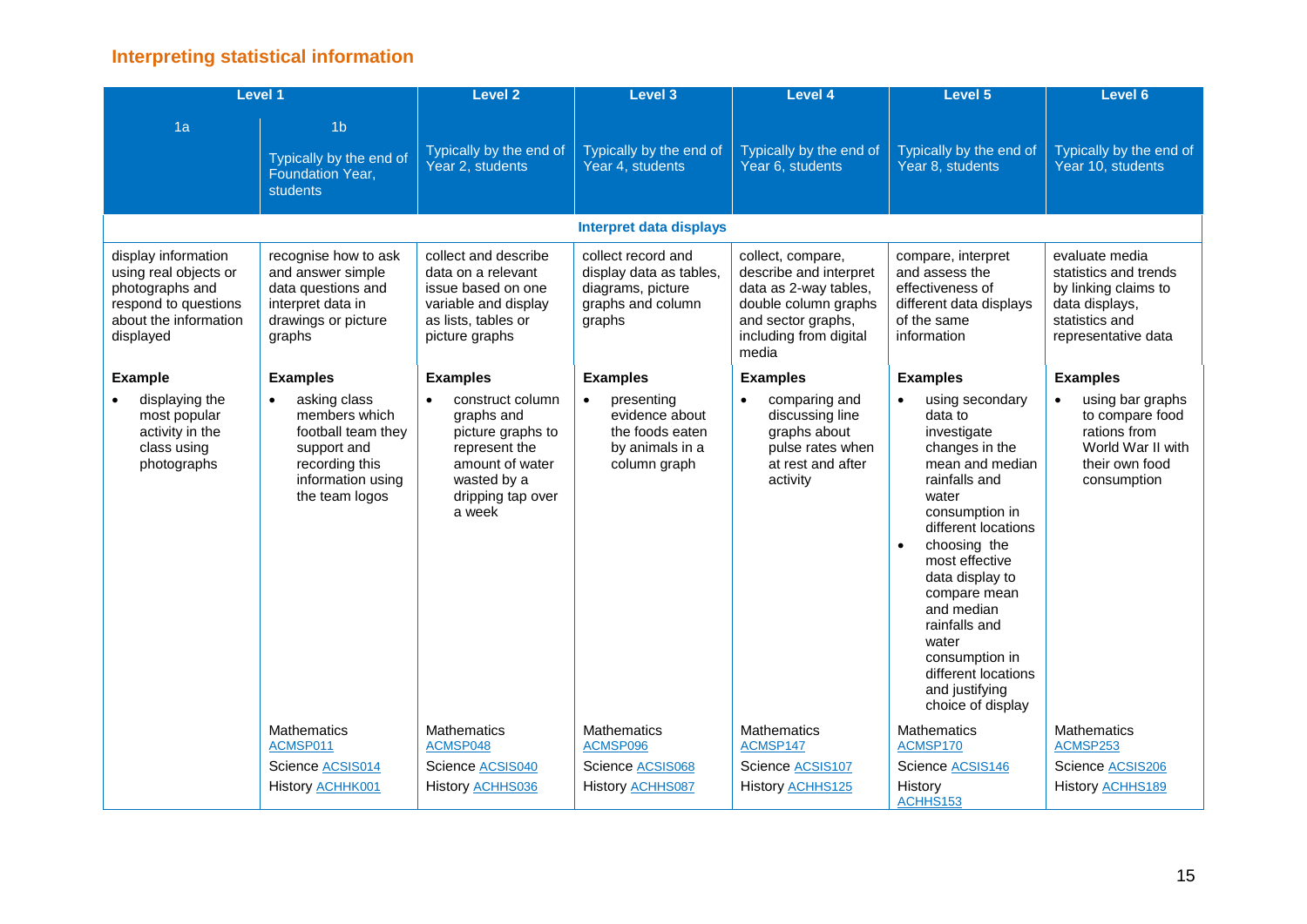| <b>Level 1</b>                                             |                                                                                         | Level <sub>2</sub>                                                                                                                           | Level 3                                                                                                                                       | <b>Level 4</b>                                                                                                                                                                     | Level 5                                                                                                              | Level 6                                                                                                                             |
|------------------------------------------------------------|-----------------------------------------------------------------------------------------|----------------------------------------------------------------------------------------------------------------------------------------------|-----------------------------------------------------------------------------------------------------------------------------------------------|------------------------------------------------------------------------------------------------------------------------------------------------------------------------------------|----------------------------------------------------------------------------------------------------------------------|-------------------------------------------------------------------------------------------------------------------------------------|
| 1a                                                         | 1 <sub>b</sub><br>Typically by the end of<br>Foundation Year,<br>students               | Typically by the end of<br>Year 2, students                                                                                                  | Typically by the end of<br>Year 4, students                                                                                                   | Typically by the end of<br>Year 6, students                                                                                                                                        | Typically by the end of<br>Year 8, students                                                                          | Typically by the end of<br>Year 10, students                                                                                        |
|                                                            |                                                                                         |                                                                                                                                              |                                                                                                                                               |                                                                                                                                                                                    |                                                                                                                      |                                                                                                                                     |
|                                                            |                                                                                         |                                                                                                                                              | <b>Interpret chance events</b>                                                                                                                |                                                                                                                                                                                    |                                                                                                                      |                                                                                                                                     |
| Level 1b is the starting<br>point for this sub-<br>element | recognise that some<br>events might or might<br>not happen                              | identify and describe<br>familiar events that<br>involve chance                                                                              | describe possible<br>outcomes from<br>chance experiments<br>using informal chance<br>language and<br>recognising variations<br>in results     | describe chance<br>events and compare<br>observed outcomes<br>with predictions using<br>numerical<br>representations such<br>as a 75% chance of<br>rain or 50/50 chance<br>of snow | describe and explain<br>why the actual results<br>of chance events are<br>not always the same<br>as expected results | explain the likelihood<br>of multiple events<br>occurring together by<br>giving examples of<br>situations when they<br>might happen |
|                                                            | <b>Example</b>                                                                          | <b>Examples</b>                                                                                                                              | <b>Examples</b>                                                                                                                               | <b>Examples</b>                                                                                                                                                                    | <b>Examples</b>                                                                                                      | <b>Examples</b>                                                                                                                     |
|                                                            | recognising<br>$\bullet$<br>that it might or<br>$\bullet$<br>might not rain<br>tomorrow | discussing and<br>using the<br>language of<br>chance to<br>describe the<br>likelihood of<br>events such as<br>'will', 'won't' and<br>'might' | understanding<br>and using terms<br>denoting the<br>likelihood of<br>events, including<br>colloquial terms<br>such as 'no way',<br>'for sure' | comparing and<br>discussing the<br>difference<br>between<br>predicted data<br>and evidence<br>when explaining<br>the outcomes of<br>an investigation                               | predicting and<br>comparing the<br>outcomes of<br>plant-cloning<br>techniques in<br>agriculture                      | rolling two die and<br>determining the<br>probability of both<br>displaying the<br>same numbered<br>face                            |
|                                                            |                                                                                         | <b>Mathematics</b><br>ACMSP024<br>Science ACSIS212                                                                                           | <b>Mathematics</b><br>ACMSP067<br>Science ACSIS216                                                                                            | <b>Mathematics</b><br>ACMSP146<br>Science<br>ACSHE098                                                                                                                              | <b>Mathematics</b><br>ACMSP205<br>Science ACSIS141                                                                   | <b>Mathematics</b><br>ACMSP225                                                                                                      |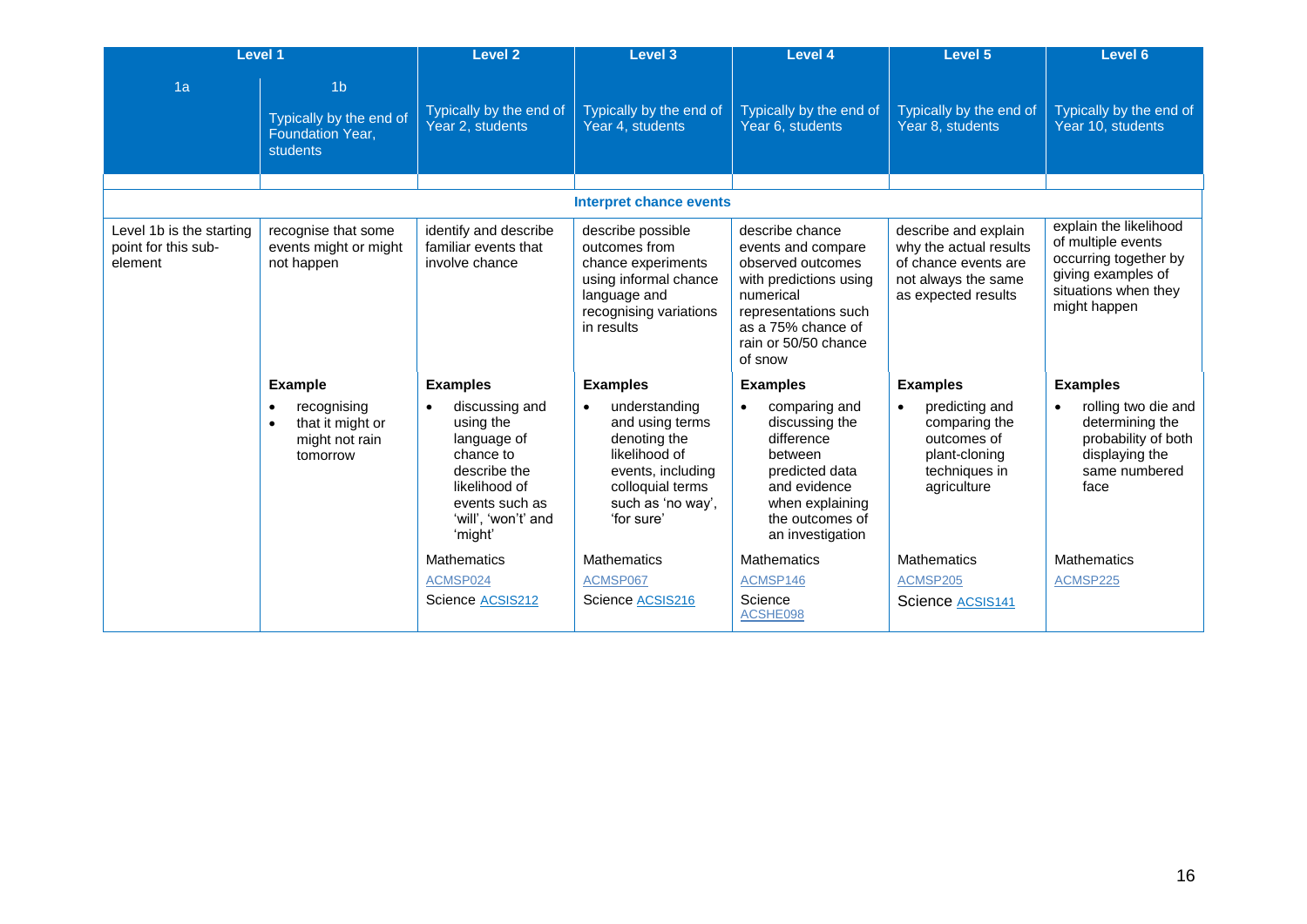# **Using measurement**

| Level 1                                                                                                                                                                |                                                                                                       | Level 2                                                                                                                                                                 | Level 3                                                                                                                                                             | Level 4                                                                                                                                                   | Level 5                                                                                                                                                                     | Level 6                                                                                                                                                                 |
|------------------------------------------------------------------------------------------------------------------------------------------------------------------------|-------------------------------------------------------------------------------------------------------|-------------------------------------------------------------------------------------------------------------------------------------------------------------------------|---------------------------------------------------------------------------------------------------------------------------------------------------------------------|-----------------------------------------------------------------------------------------------------------------------------------------------------------|-----------------------------------------------------------------------------------------------------------------------------------------------------------------------------|-------------------------------------------------------------------------------------------------------------------------------------------------------------------------|
| 1a                                                                                                                                                                     | 1 <sub>b</sub><br>Typically by the end of<br><b>Foundation Year.</b><br>students                      | Typically by the end of<br>Year 2, students                                                                                                                             | Typically by the end of<br>Year 4, students                                                                                                                         | Typically by the end of<br>Year 6, students                                                                                                               | Typically by the end of<br>Year 8, students                                                                                                                                 | Typically by the end of<br>Year 10, students                                                                                                                            |
|                                                                                                                                                                        |                                                                                                       |                                                                                                                                                                         | <b>Estimate and measure with metric units</b>                                                                                                                       |                                                                                                                                                           |                                                                                                                                                                             |                                                                                                                                                                         |
| use informal language<br>and/or actions to<br>describe<br>characteristics of<br>length, temperature,<br>mass, volume,<br>capacity and area in<br>familiar environments | measure by<br>comparing objects<br>and indicate if these<br>measurements are the<br>same or different | estimate, measure<br>and order using direct<br>and indirect<br>comparisons and<br>informal units to<br>collect and record<br>information about<br>shapes and objects    | estimate, measure<br>and compare the<br>length, temperature,<br>volume, capacity and<br>mass of everyday<br>objects using metric<br>units and scaled<br>instruments | choose and use<br>appropriate metric<br>units for length, area,<br>volume, capacity and<br>mass to solve<br>everyday problems                             | convert between<br>common metric units<br>for volume and<br>capacity and use<br>perimeter, area and<br>volume formulas to<br>solve authentic<br>problems                    | solve complex<br>problems involving<br>surface area and<br>volume of prisms and<br>cylinders and<br>composite solids                                                    |
| <b>Example</b>                                                                                                                                                         | <b>Examples</b>                                                                                       | <b>Examples</b>                                                                                                                                                         | <b>Examples</b>                                                                                                                                                     | <b>Examples</b>                                                                                                                                           | <b>Examples</b>                                                                                                                                                             | <b>Examples</b>                                                                                                                                                         |
| using hand<br>gestures to<br>describe the<br>length of an<br>object                                                                                                    | comparing the<br>$\bullet$<br>length of two<br>objects and<br>indicating which<br>one is longer       | using informal<br>measures to<br>record<br>observations,<br>compare masses<br>of objects using a<br>balance scale,<br>measure the<br>heights of plants<br>in hand spans | using a<br>$\bullet$<br>thermometer to<br>measure heating<br>and cooling and<br>recording results<br>to the nearest half<br>unit                                    | using<br>$\bullet$<br>measurements<br>from maps, plans<br>and other sources<br>to describe<br>historical<br>buildings and the<br>layout of<br>settlements | estimating and<br>$\bullet$<br>working out the<br>area of a<br>vegetable garden<br>in square metres<br>and calculating<br>how much<br>sugarcane mulch<br>to buy to cover it | working out how<br>much space is<br>taken up by<br>kitchen<br>cupboards in a<br>kitchen design<br>and the area of<br>remaining walls<br>that will need to<br>be painted |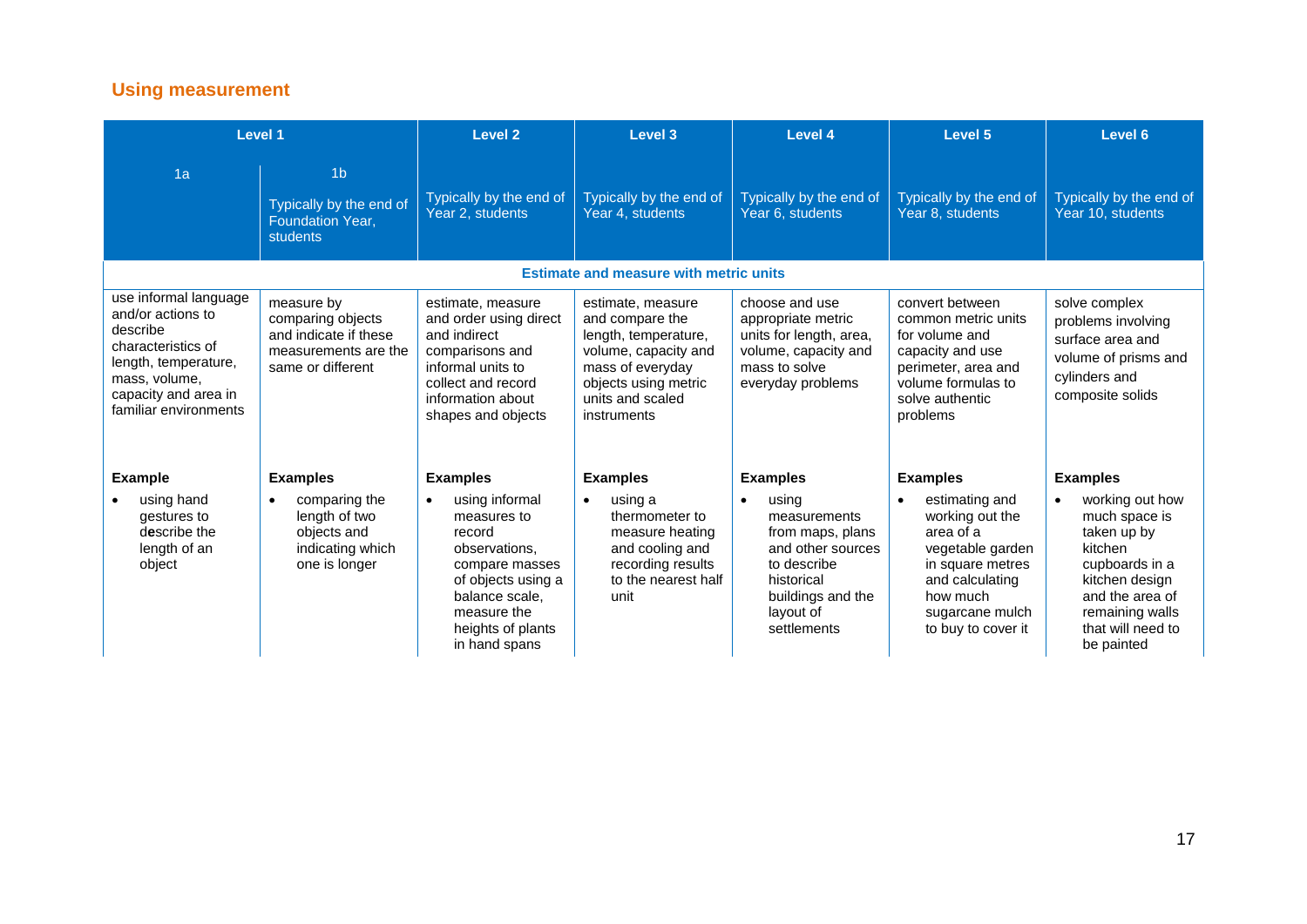|                                                                                                                                               | Level 1                                                                                          | Level <sub>2</sub>                                                                                                                                       | Level 3                                                                                                                                                                           | Level 4                                                                                                                                       | <b>Level 5</b>                                                                                                                                                    | Level 6                                                                                                                                                                                                                            |
|-----------------------------------------------------------------------------------------------------------------------------------------------|--------------------------------------------------------------------------------------------------|----------------------------------------------------------------------------------------------------------------------------------------------------------|-----------------------------------------------------------------------------------------------------------------------------------------------------------------------------------|-----------------------------------------------------------------------------------------------------------------------------------------------|-------------------------------------------------------------------------------------------------------------------------------------------------------------------|------------------------------------------------------------------------------------------------------------------------------------------------------------------------------------------------------------------------------------|
| 1a                                                                                                                                            | 1 <sub>b</sub><br>Typically by the end of<br><b>Foundation Year,</b><br><b>students</b>          | Typically by the end of<br>Year 2, students                                                                                                              | Typically by the end of<br>Year 4, students                                                                                                                                       | Typically by the end of<br>Year 6, students                                                                                                   | Typically by the end of<br>Year 8, students                                                                                                                       | Typically by the end of<br>Year 10, students                                                                                                                                                                                       |
|                                                                                                                                               | <b>Mathematics</b><br>ACMMG006                                                                   | <b>Mathematics</b><br>ACMMG037<br>Science<br><b>ACSIS039</b>                                                                                             | <b>Mathematics</b><br>ACMMG084<br>Science<br>ACSIS066                                                                                                                             | <b>Mathematics</b><br>ACMMG137<br>Science<br><b>ACSIS104</b>                                                                                  | <b>Mathematics</b><br>ACMMG195<br>Science<br>ACSIS141                                                                                                             | Mathematics<br>ACMMG242<br>Science<br>ACSIS200                                                                                                                                                                                     |
|                                                                                                                                               |                                                                                                  |                                                                                                                                                          | Operate with clocks, calendars and timetables                                                                                                                                     |                                                                                                                                               |                                                                                                                                                                   |                                                                                                                                                                                                                                    |
| sequence familiar<br>actions and events in<br>a variety of ways                                                                               | sequence familiar<br>actions and events<br>using the everyday<br>language of time                | read digital and<br>analogue clocks to the<br>half and quarter hour,<br>sequence events by<br>months and seasons<br>and identify a date on<br>a calendar | read digital and<br>analogue clocks to the<br>minute, convert<br>between hours and<br>minutes, use 'am' and<br>'pm', and use<br>calendars to locate<br>and compare time<br>events | convert between 12-<br>and 24-hour systems<br>to solve time<br>problems, interpret<br>and use timetables<br>from print and digital<br>sources | use 12- and 24-hour<br>systems within a<br>single time zone to<br>solve time problems,<br>and place personal<br>and family events on<br>an extended time<br>scale | use 12- and 24-hour<br>systems within a<br>multiple time zone to<br>solve time problems,<br>use large and small<br>timescales in complex<br>contexts and place<br>historical and scientific<br>events on an<br>extended time scale |
| <b>Example</b>                                                                                                                                | <b>Examples</b>                                                                                  | <b>Examples</b>                                                                                                                                          | <b>Examples</b>                                                                                                                                                                   | <b>Examples</b>                                                                                                                               | <b>Examples</b>                                                                                                                                                   | <b>Examples</b>                                                                                                                                                                                                                    |
| associating<br>familiar activities<br>with times of the<br>day or days of the<br>week using<br>pictorial, written<br>or technology<br>formats | retelling a familiar<br>story or sorting<br>pictures from a<br>familiar event into<br>time order | developing a list<br>$\bullet$<br>for celebrating<br>class birthdays                                                                                     | calculating how<br>many hours are<br>spent at school in<br>the month of July                                                                                                      | working out how<br>long it would take<br>to get from home<br>to the airport by<br>bus or train                                                | recording the<br>$\bullet$<br>correct time when<br>creating a new<br>event in a social<br>media website                                                           | calculating the<br>correct time<br>differences before<br>phoning an<br>overseas friend                                                                                                                                             |
|                                                                                                                                               | English                                                                                          | English ACELY1671                                                                                                                                        | <b>Mathematics</b>                                                                                                                                                                | <b>Mathematics</b>                                                                                                                            | <b>Mathematics</b>                                                                                                                                                | <b>Mathematics</b>                                                                                                                                                                                                                 |